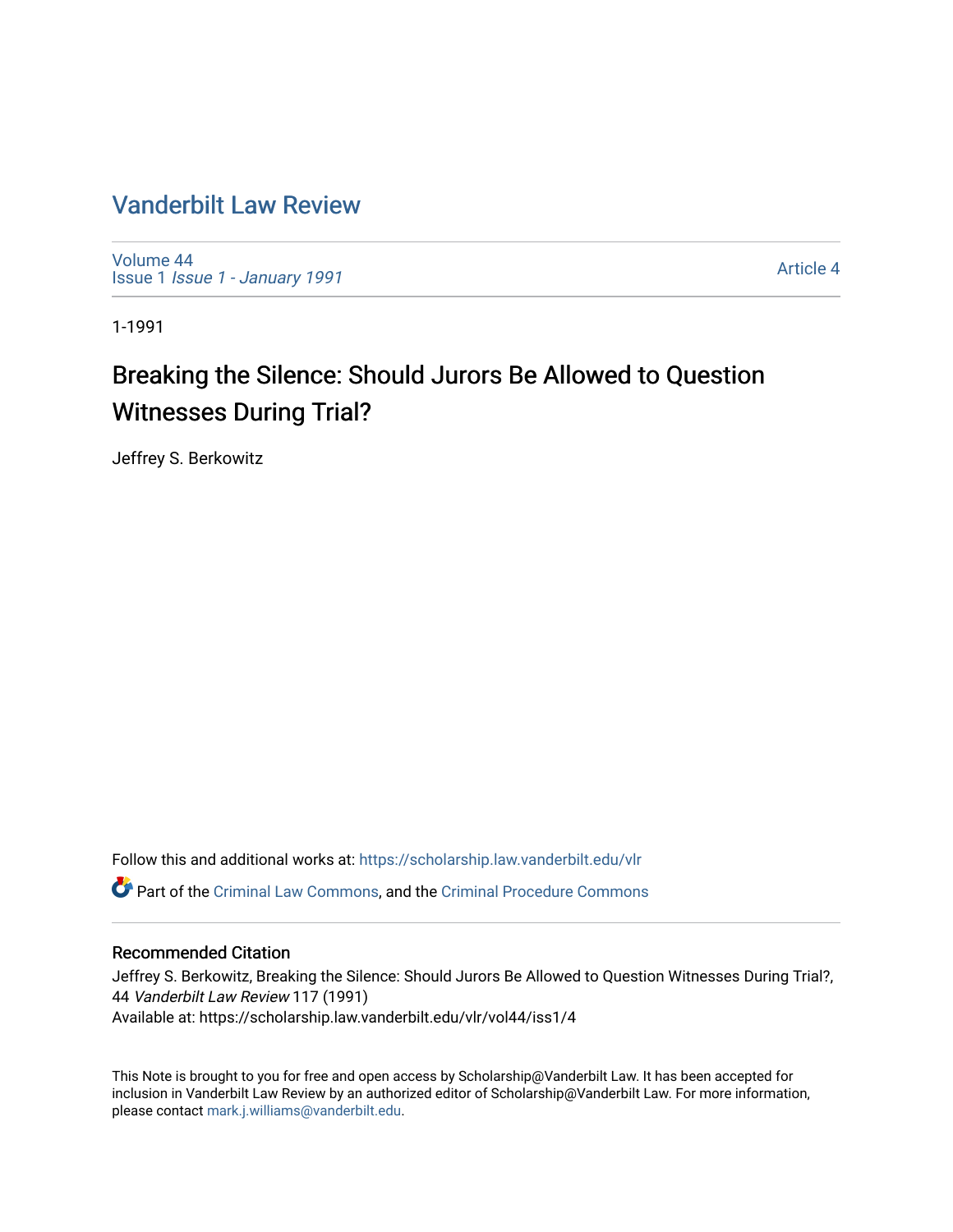# **NOTES**

## **Breaking the Silence: Should Jurors Be Allowed to Question Witnesses During Trial?**

 $\ddot{\phantom{a}}$ 

| T.   | 118                                                     |     |  |
|------|---------------------------------------------------------|-----|--|
| П.   | HISTORICAL DEVELOPMENT OF THE AMERICAN JURY<br>121      |     |  |
| III. | LEGAL ASPECTS OF THE JUDGE AND THE JURY QUESTIONING     |     |  |
|      |                                                         | 124 |  |
|      | Α.                                                      | 124 |  |
|      | В.                                                      | 127 |  |
|      | Federal Courts<br>1.                                    | 127 |  |
|      | 2.<br>State Courts                                      | 128 |  |
| IV.  | THE PROCEDURAL PROCESS OF ALLOWING JURORS TO ASK        |     |  |
|      | QUESTIONS DURING TRIAL                                  | 130 |  |
|      | А.<br>Preliminary Instructions                          | 131 |  |
|      | $B_{\cdot}$                                             | 132 |  |
|      | 1.<br>Timing of Juror Questions                         | 133 |  |
|      | 2.<br>Direct Questioning of Witnesses by Jurors         | 134 |  |
|      | 3.<br>Indirect Questioning with Judicial Screening      | 136 |  |
|      | Oral Questions<br>α.                                    | 136 |  |
|      | Ъ.<br>Written Questions                                 | 137 |  |
|      | Scope of Juror Questioning<br>4.                        | 139 |  |
| V.   | THE ARGUMENTS IN FAVOR OF JURORS QUESTIONING WIT-       |     |  |
|      | NESSES: THE EMPIRICAL STUDIES                           | 140 |  |
| VI.  |                                                         | 142 |  |
|      | Ineffectiveness of Remedial Instructions<br>А.          | 143 |  |
|      | В.<br>Problems Arising from Either Failing to Object or |     |  |
|      | Objecting to Juror Questions                            | 143 |  |
|      | С.<br>Potential Abuse of the System                     | 144 |  |
|      |                                                         |     |  |

117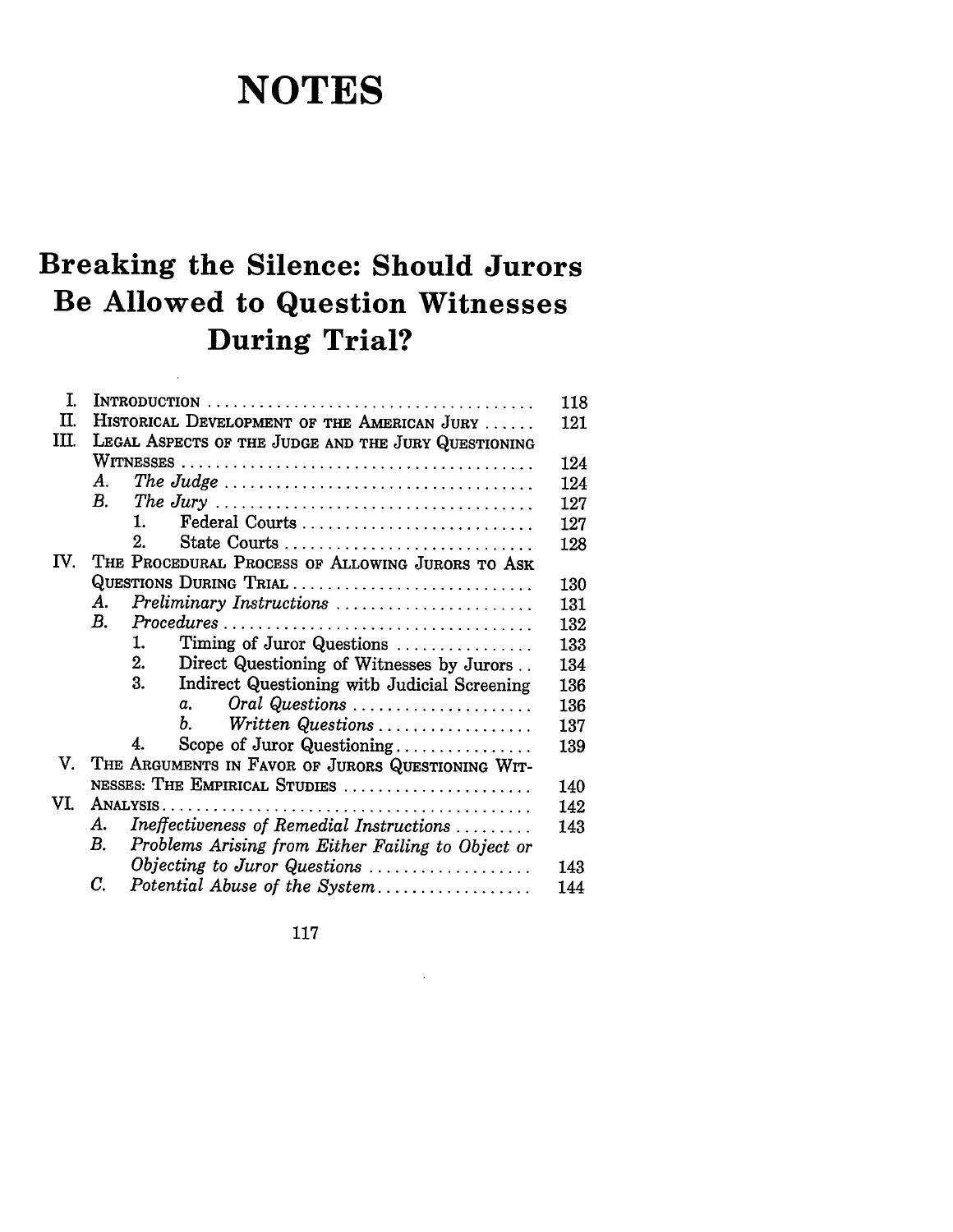| D. | Adverse Effects on Trial Efficiency         | 144 |
|----|---------------------------------------------|-----|
| Е. | Problems with Discouraging or Halting Juror |     |
|    | Questions Mid-Way Through Trial             | 145 |
| F. | Juror Questioning in Complex Litigation     | 145 |
|    | G. Threats to Jury Impartiality             | 146 |
|    |                                             | 147 |

#### I. **INTRODUCTION**

Question: Mr. Smith, you have claimed that your ex-wife and her boyfriend were shot accidentally?

Answer: That is correct.

**Q:** Did the gun you were carrying have a safety?

- **A:** Of course it did.
- **Q:** Was that safety on when you first picked up the gun?
- A: Yes it was.

118

**Q:** Was the safety on when you approached the victims?

**A:** No, it was not.'

The above line of questioning destroyed the defendant's chance of being acquitted.<sup>2</sup> Surprisingly, however, the questions that sealed the defendant's fate were raised **by** a juror after the prosecutor had failed to elicit the devastating facts.'

The notion of allowing jurors to question witnesses during a trial is not a novel one,<sup>4</sup> but the governmental entities responsible for supervising the court system never have encouraged the practice.<sup>8</sup> As a result, juror questioning is not widespread.<sup>6</sup> This situation, however, may be changing. During **1989** judges in at least thirty states, including New York, California, and Connecticut, agreed to conduct the first nationwide experiment in which jury members could question witnesses in both civil and criminal trials and inform the judges of any need for additional information.<sup>7</sup> The experiment has generated significant na-

<sup>1.</sup> This exchange was adapted from a *New York Times* description of a Wisconsin case in which the defendant was charged with shooting his ex-wife and her boyfriend. Wiehl, *The Law: After 200 Years, the Silent Juror Learns to Talk,* N.Y. Times, July 7, 1989, at B5, col. 3. The *New York Times* reported that the defendant "denied that he had ever intended to fire his weapon." *Id.* 2. *Id.*

<sup>3.</sup> *Id.*

<sup>4.</sup> Federal courts have allowed jurors to question witnesses in certain situations since 1954. *See* United States v. Witt, 215 F.2d 580 (2d Cir.), *cert. denied,* 348 U.S. 887 (1954). One of the first reported cases allowing the practice was in 1907. *See* State v. Kendall, 143 N.C. 659, 57 S.E. 340 (1907). Some sources believe, however, that judges began allowing jurors to ask questions as early as the 1890s. *See, e.g.,* Maxwell, *Researching Jury Participation,* ABA J., Dec. 1989, at 36.

<sup>5.</sup> Maxwell, *supra* note 4, at 36. *See generally* Annotation, *Propriety of Jurors Asking Questions in Open Court During Course of Trial,* 31 A.L.R.3d 872 (1970).

*<sup>6.</sup> See* P. **DIPERNA,** JuRIEs **ON** TRIAL 231 (1984); Maxwell, *supra* note 4, at 36; Annotation, *supra* note 5, at 872.

<sup>7.</sup> Wiehl, *supra* note 1, at B5, col. 3. The study involved more than 500 trials. *Id.* A \$100,000 grant by the American Judicature Society and the State Justice Institute financed the study.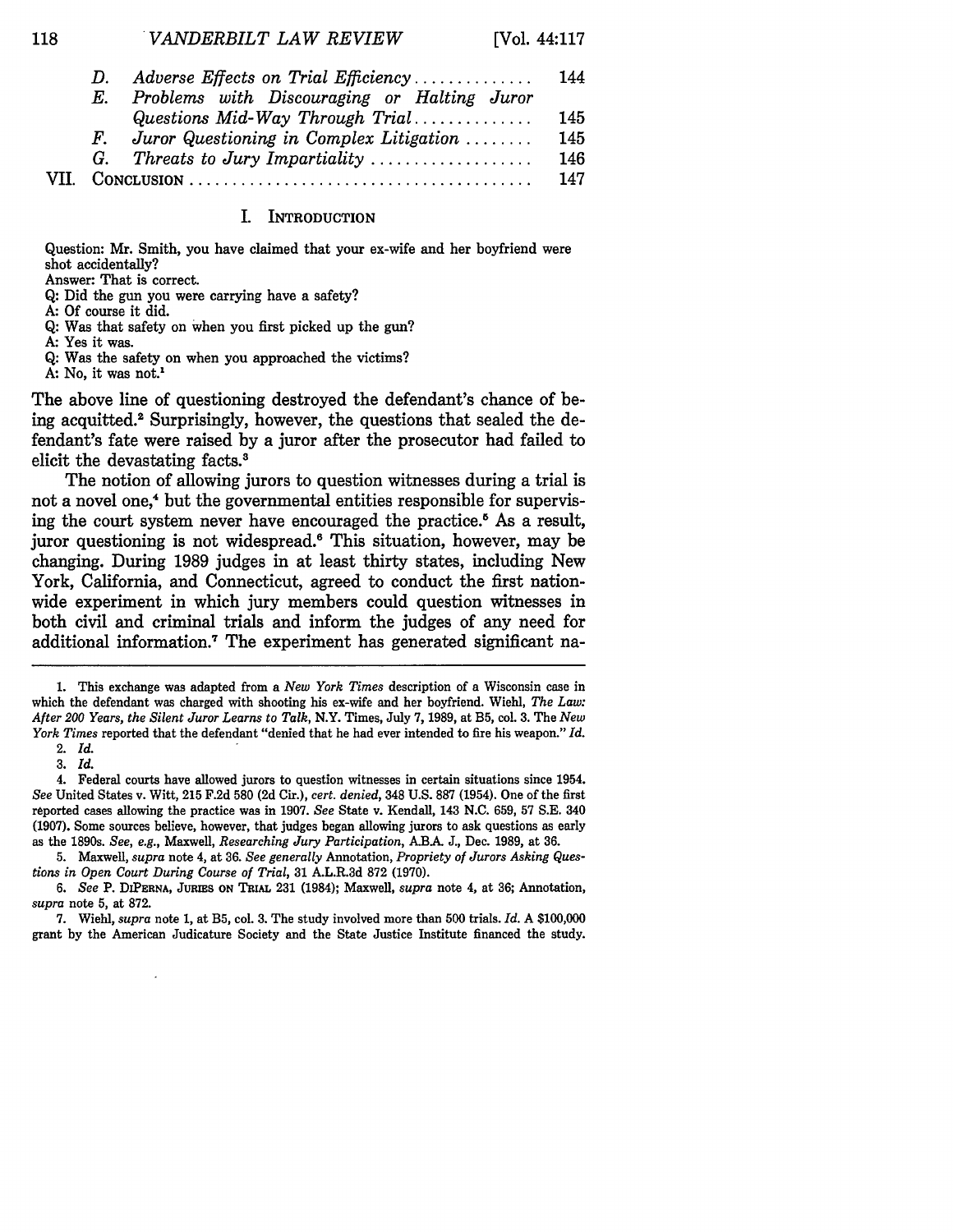tional media attention and has sparked public debate among trial lawyers, judges, and jury psychologists.'

The jury's basic function is to resolve the questions of fact presented during the course of the trial and to do so within established trial procedure.' The jury is, however, under two severe handicaps. First, courtroom procedures often are foreign to the members of the panel. Second, attorneys present evidence through one-way communication-the attorneys talk and the jurors listen.'0 In most courtrooms in the United States today, two-way communication is allowed between the members of the jury and the lawyers only when the jury renders a verdict.<sup>11</sup> Considering that most interpersonal encounters in daily life use two-way communication, the one-way communication process utilized in American courtrooms is unusual.<sup>12</sup>

Researchers have concluded that two-way communication, in which one person talks while the other listens and eventually responds, is essential to transferring information from one person to another.<sup>13</sup> When people have direct conversations, they have an opportunity to refine and clarify each message by asking questions.<sup>14</sup> Without the implicit feedback of two-way communication, the sender often is unsure whether the message has been distorted or vital pieces of information have been omitted.<sup>15</sup> These uncertainties can arise whenever the receiver is prohibited from responding to the sender.

Heuer & Penrod, *Trial Lawyers in the Box?, THE* DocKET, Fall 1989, at 4 (editor's note).

9. Note, *The Questioning of Witnesses by Jurors,* 27 AM. U.L. REv. 127, 129 (1977).

10. *See* Cleary, *Evidence As a Problem in Communicating,* 5 **VAND.** L. REV. 277, 289 (1952); *see also* Note, *supra* note 9, at 129-31.

11. In fact, juror communication with a lawyer during the course of the trial can constitute sufficient grounds for a mistrial, and the court can hold the juror and the lawyer in contempt. The decision is ultimately in the trial judge's discretion. The most significant problem with these conversations is that they arouse suspicion that undermines confidence in the validity of the verdict. *See* Lindsey v. Watts, **273** Ark. 478, 621 S.W.2d 679 (1981); Cloutier v. Charland, 100 N.H. 63, 119 A.2d 96 (1955); Baker v. Ohio Ferro-Alloys Corp., 23 Ohio App. 2d 25, **261** N.E.2d **156** (Ct. App. 1970); Kansas City S. Ry. v. Black, 395 P.2d 416 (Okla. 1964); Printed Terry Finishing Co. v. City of Lebanon, 247 Pa. Super. 277, 372 A.2d 460 (Super. Ct. 1977), *rev'd,* 264 **Pa.** Super. 192, 399 A.2d 732 (Super. Ct. 1979); State Farm Mut. Auto. Ins. Co. v. Futrell, 209 Va. 266, 163 S.E.2d 181 (1968). *See generally* 89 C.J.S. *Trial* § 457 (1955).

12. Ironically, from the first day of law school, a lawyer is trained to become adept at the fundamentals of two-way communication through the Socratic teaching method.

13. *See, e.g.,* Cleary, *supra* note 10, at 277; Forston, *Sense and Non-Sense: Jury Trial Communication,* 1975 B.Y.U. L. REv. 601.

14. Note, *supra* note 9, at 130-31.

15. *Id.*

**<sup>8.</sup>** Heuer & Penrod, *supra* note 7, at 4 (editor's note); *see also* Landry, *Let the Jurors Ask!,* Nat'l L.J., Jan. 29, 1990, at 13, col. 1; Nolan, *Questions on Jury Questions Are Answered,* Nat'l L.J., Aug. 7, 1989, at 12, col. 2; Sherman, *Wider Role for Jurors Is Studied,* Nat'l L.J., July 10, 1989, at 3, col. 1; WiehI, *supra* note 1, at B5, col. 3; *60 Minutes: Trial by Jury* (CBS television broadcast, Apr. 23, 1989) (transcript available from Journal Graphics, Inc., 267 Broadway, New York, NY 10007).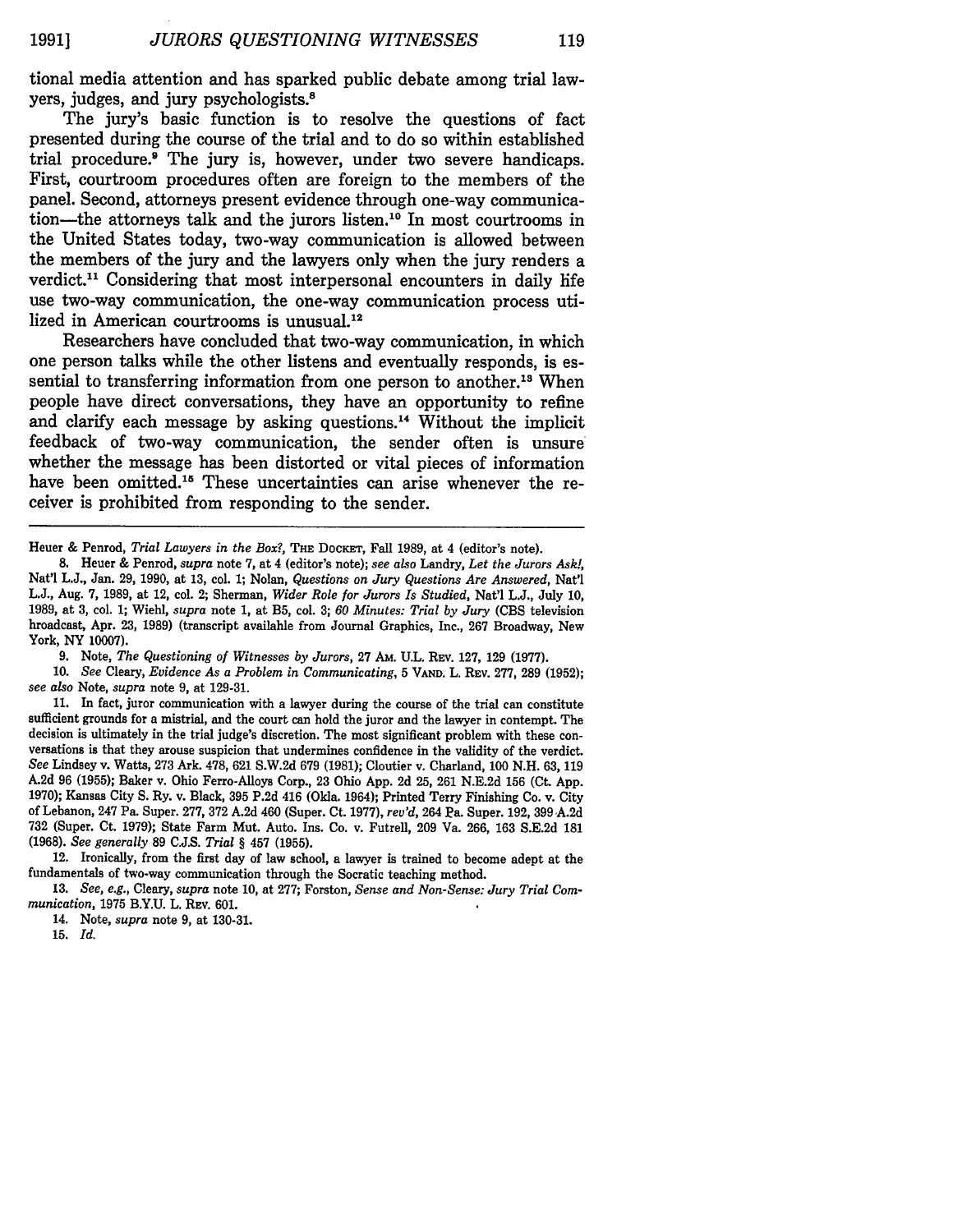The implications of these findings have led academics and practitioners to advocate procedures that allow jurors to question witnesses.'6 The proponents usually note that lawyers and judges find it virtually impossible to evaluate juror comprehension.<sup>17</sup> If the jury must remain silent while the evidence is being presented, attorneys must rely on observations of the jurors' facial expressions and body language to discern whether the jury is becoming confused or believes that information has been omitted.<sup>18</sup> Admittedly, lawyers can, and will, omit information occasionally for strategic or evidentiary reasons, but often information is omitted inadvertently.<sup>19</sup> Several commentators contend that this overall lack of feedback forces the jury to resort to unnecessary or improper speculation during deliberations or causes the group to focus on incorrect or tangential issues.20 These problems can hinder severely the jury's ability to fulfill its fact-finding function.

Many critics agree that the inherent problems of one-way communication are legitimate concerns, $2<sup>1</sup>$  but believe that the problems arising from juror questioning far outweigh any potential advantages to the judicial system.2 <sup>2</sup>**A** major concern is that juror questioning **will** compromise the jurors' ability to remain impartial<sup>23</sup> because they may become too involved in the trial.<sup>24</sup> Opponents of the process also contend that a juror may ask an improper or prejudicial question<sup>25</sup> since the vast majority of jurors are not trained in the law.<sup>26</sup> Additionally, critics have argued that this practice puts attorneys in the impossible position of having to decide between objecting to a juror question and alienating

- **19.** Note, *supra* note **9,** at **131 &** n.20.
- 20. *See id.* at **131 &** n.21 (citing additional sources).
- 21. *See* sources cited *supra* note **16.**

22. *See* Heuer **&** Penrod, *supra* note **7,** at 14; Heuer **&** Penrod, *supra* note **16,** at **257-58;** Note, *supra* note **9,** at **160.**

**23.** *See* DeBenedetto v. Goodyear Tire **&** Rubber Co., 754 **F.2d 512, 516** (4th Cir. **1985).** The notion of jury impartiality is grounded in the Bill of Rights. *See* **U.S. CONST.** amend. VI; *see also* Heuer **&** Penrod, *supra* note **16,** at **237.**

24. Heuer **&** Penrod, *supra* note **7,** at 4; Heuer **&** Penrod, *supra* **note 16,** at **237.**

**25.** Heuer **&** Penrod, *supra* note **7,** at 4; Heuer **&** Penrod, *supra* note **16,** at **237.** Lawyers and judges, however, have been known to serve on juries. *See* P. **DIPERNA,** *supra* note **6,** at 222. These cases are extremely rare because many jurisdictions still automatically exempt lawyers and judges from jury service. *Id.* In addition, even without an automatic exemption, trial lawyers may exercise a challenge and remove a lawyer or judge from the panel. Thus, more often than not, lawyers or judges serve on a jury only because the trial lawyers ran out of challenges.

**26.** Heuer **&** Penrod, *supra* note **7,** at 4; Heuer **&** Penrod, *supra* note **16,** at **237.**

**<sup>16.</sup>** *See generally* Heuer **&** Penrod, *supra* note **7;** Heuer **&** Penrod, *Increasing Jurors' Participation in Trials: A Field Experiment with Jury Notetaking and Question Asking,* 12 LAw **&** HUM. BEHAV. **231 (1988);** Note, *supra* note **9.**

**<sup>17.</sup>** Heuer **&** Penrod, *supra* note **7,** at 14; Heuer **&** Penrod, *supra* note **16,** at **237;** Note, *supra* note **9,** at **130-31.**

**<sup>18.</sup>** *See generally* R. FRANK, PASSIONS. WrrHIN REASON: THE STRATEGIC ROLE OF EMOTIONS **(1988)** (discussing how human emotions convey information).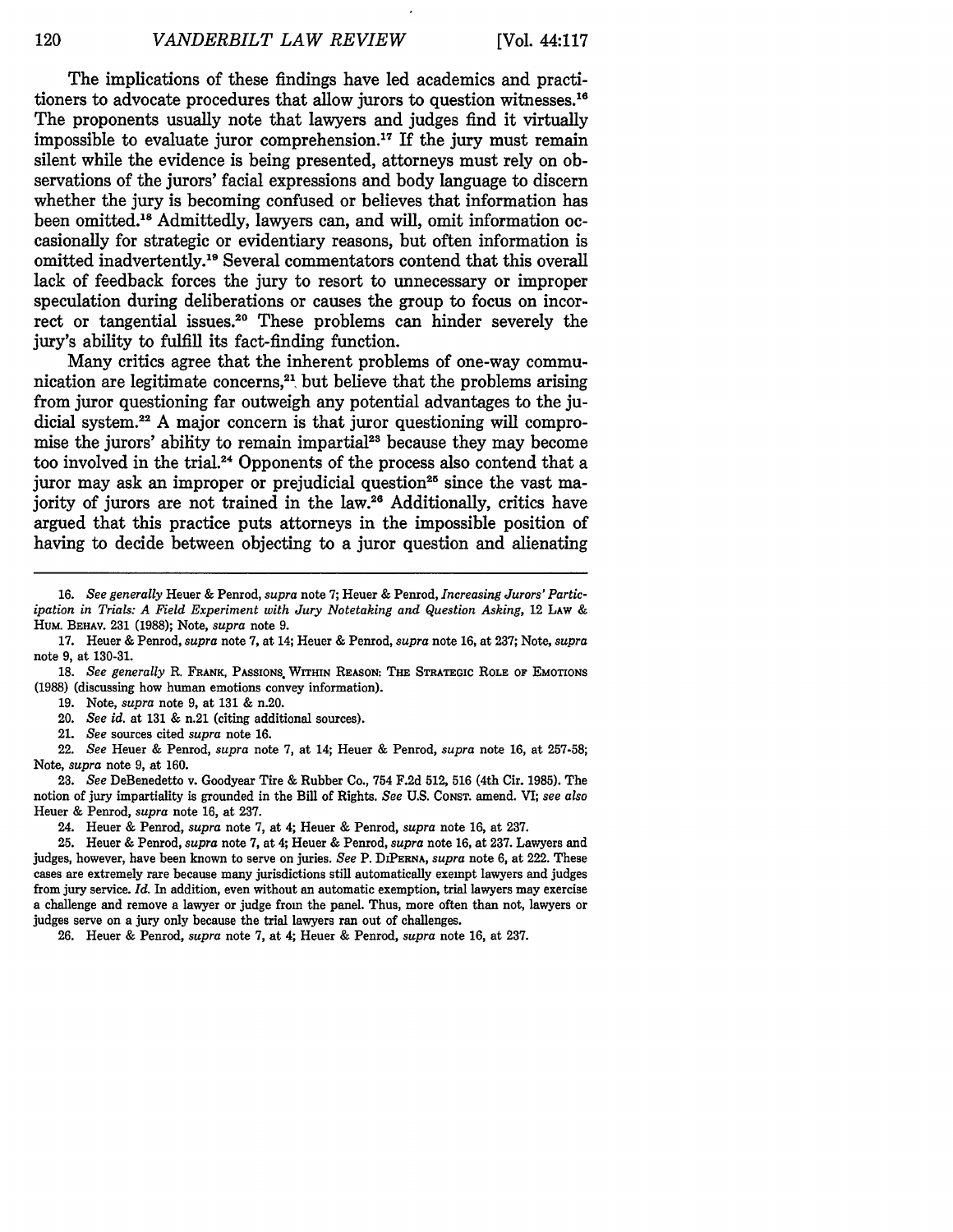121

the jury<sup>27</sup> or not objecting and losing the right to appeal that issue.<sup>28</sup> Other criticisms concern the anticipation of potential questions<sup>29</sup> and the impact of juror questions on courtroom decorum<sup>30</sup> and trial speed.<sup>31</sup>

Although judges have allowed juror questioning of witnesses since the early part of the twentieth century, $32$  the practice is receiving widespread attention only now. As a result, many judges still are deciding whether to allow jurors to ask questions in their courtrooms and, if so, under what circumstances. Others are debating what procedures to use for soliciting questions and handling their admissibility. Furthermore, because juror questioning of witnesses involves the issue of juror impartiality, the subject eventually may reach the Supreme Court.<sup>33</sup>

This Note examines the empirical research on juror questioning, with special emphasis on the differences between judicial and juror questioning. Part II of this Note traces the historical development of the American jury system. Part III describes the legal aspects of allowing persons other than counsel to question witnesses. Part IV discusses the procedural aspects of allowing jurors to question witnesses during a trial. Part V analyzes various arguments in favor of allowing juror questioning and the empirical studies in this field. Finally, Part VI evaluates the issue of juror questioning and concludes that although juror questioning does reduce the problems associated with one-way communication, the risks of the questioning process, including trial delay and juror bias, outweigh most of the advantages offered **by** the procedure; therefore, the questioning process should cease.

#### II. HISTORICAL **DEVELOPMENT** OF THE AMERICAN **JURY**

In the early days of the development of the jury system, jurors played a more active role in the trial process.<sup>34</sup> Opinions about the actual origins of the modern jury system vary.<sup>35</sup> Some scholars attribute

**29.** Heuer & Penrod, *supra* note **7,** at **5;** Heuer **&** Penrod, *supra* note **16,** at **237.** Concerns about juror questions include unwanted surprise and destruction of attorney strategy. **30.** *See* sources cited *supra* note **29.**

- **31.** *See id.*
- **32.** *See supra* note 4.
- **33.** *See 60 Minutes: Trial by Jury, supra* note **8.**
- 34. *See infra* notes 43-49 and accompanying text.
- **35.** *See generally* White, *Origin and Development of Trial by Jury,* **29 TENN.** L. REv. 8, 14-15
- **(1961).**

**<sup>27.</sup>** Heuer **&** Penrod, *supra* note **7,** at 4; Heuer & Penrod, *supra* note **16,** at **237.**

**<sup>28.</sup>** *See* **FED.** R **EVID. 103.** Under the federal rules, attorneys must make timely objections to preserve the right to appeal. In either situation, the attorney is faced with the possibility of a malpractice suit at the conclusion of the trial if the client is dissatisfied with the result of the case. Even if the malpractice suit is frivolous, the disgruntled client can file the case provided that the client is willing to pay the filing fee and can find an attorney willing to handle the case.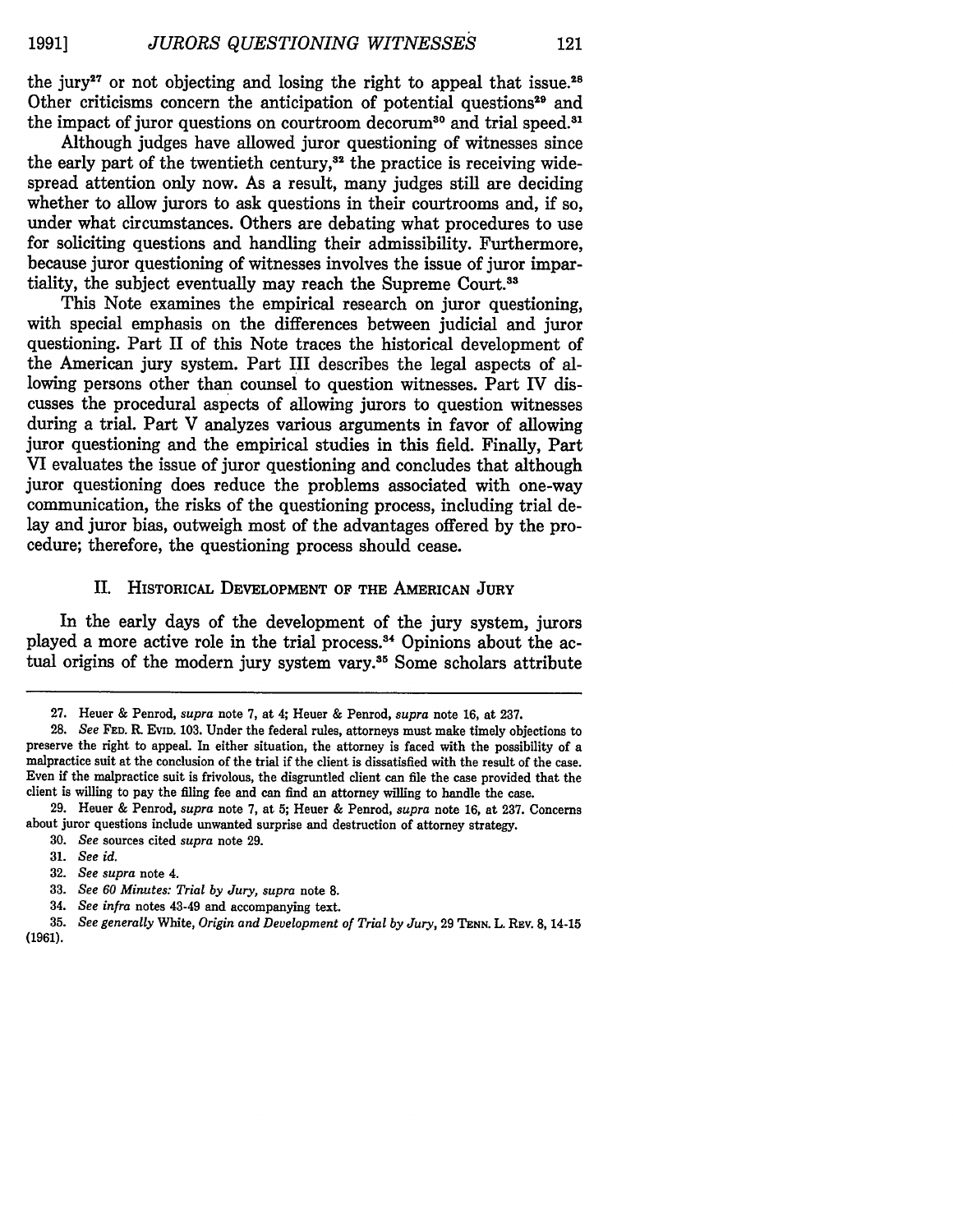the concept to the Athenians.<sup>36</sup> Others point to the continental European procedure of inquisition,<sup>37</sup> a royal device designed to obtain reliable information about imperial matters.<sup>38</sup> In an inquisition the king used his royal prerogative to force the most reputable men in an area to appear before the court.<sup>39</sup> Presumably, these men would have knowledge of the events in their community<sup>40</sup> and would be the most truth**ful. 41** Eventually, the right to invoke the royal prerogative was available to the public on demand.<sup>42</sup>

The king chose these early jurors because of their knowledge of a case's facts or their ability to discover the necessary facts.43 **If** the members of the inquisition did not have personal knowledge of the case when summoned, the case would be delayed for two weeks so that the jurors could gather the necessary information to make a decision.<sup>44</sup> Because of their status in the community, the jurors were expected to be

**37. 1** F. **POLLOCK &** F. **MAITLAND, THE HISTORY OF ENGLISH LAW BEFORE THE TIME OF EDWARD <sup>1</sup>**140 **(2d** ed. **1898).** Ninth century Frankish royalty developed the inquisition procedure. *See J.* **GUINTHER,** *supra* note **36,** at **7;** Note, *supra* note **9,** at 134-35.

**38. J. GUINTHER,** *supra* note **36,** at **7; 1** F. **POLLOCK &** F. **MAITLAND,** *supra* note **37,** at 141; Note, *supra* note **9,** at **135.**

**39.** *See* sources cited *supra* note **38.**

40. Note, *supra* note **9,** at **135** n.45.

41. *Id.*

42. *Id.* at 136. William the Conqueror and his fellow Norman advisors took the inquisition process to England during the eleventh century. Note, *supra* note 9, at 135 & n.47 (citing other sources); *see also* O'Connor, *The Transition from Inquisition to Accusation,* 8 **CRIM.** L.J. 351, **351** (1984). The right to use an inquisition remained with royalty until Henry II's reign in the twelfth century, when, in an attempt to increase the popularity of the king's courts, Henry II extended the royal prerogative to the public. 1 F. POLLOCK & F. **MAITLAND,** *supra* note 37, at 144. The king, as a favor or for a fee, would use his royal prerogative to summon citizens to resolve disputes among private citizens. Note, *supra* note 9, at 136 (citing additional sources). The popularity of this procedure increased rapidly, and eventually the right to invoke the royal prerogative was granted as a matter of right and was available on demand. *Id.*

43. Note, *supra* note 9, at 136. *See generally* McCORMICK **ON EVIDENCE** § 244, at 724-25 **(E.** Cleary 3d ed. 1984).

44. Note, *supra* note 9, at 136-37; *see* 2 F. POLLOCK **&** F. MAITLAND, *supra* note 37, at 627.

**<sup>36.</sup>** *See, e.g.,* **J. GUINTHER, THE JURY** IN **AMERICA** 2 **(1988).** Around 400 B.C. the Athenians created a system similar to the jury system. According to Aristotle, those citizens accused of wrongdoing under Athenian law could argue their cases before a tribunal of their peers. The tribunal was obligated to apply its understanding of "general justice," not to try to interpret the letter of the law. *Id.*

Jury members were selected by lots. Jurors, or dicasts, were all males over the age of **30.** A criminal jury could have between 501 and 1501 members; a civil jury had 201 members. Odd numbers of members guaranteed a majority verdict. Judgments were final, but the loser did have the right to press perjury charges. In criminal cases the sentence was carried out immediately after the announcement of the verdict, and both the accuser and the defendant were at risk. Verdicts in civil cases were treated differently. Bicause the jury had no enforcement power, a victor in civil matters had to use any possible means to collect on a judgment. The jury system apparently died out when the Romans captured the Athenian world except for the continued use of juries for capital cases in Greece through the reign of Emperor Augustus. *Id.*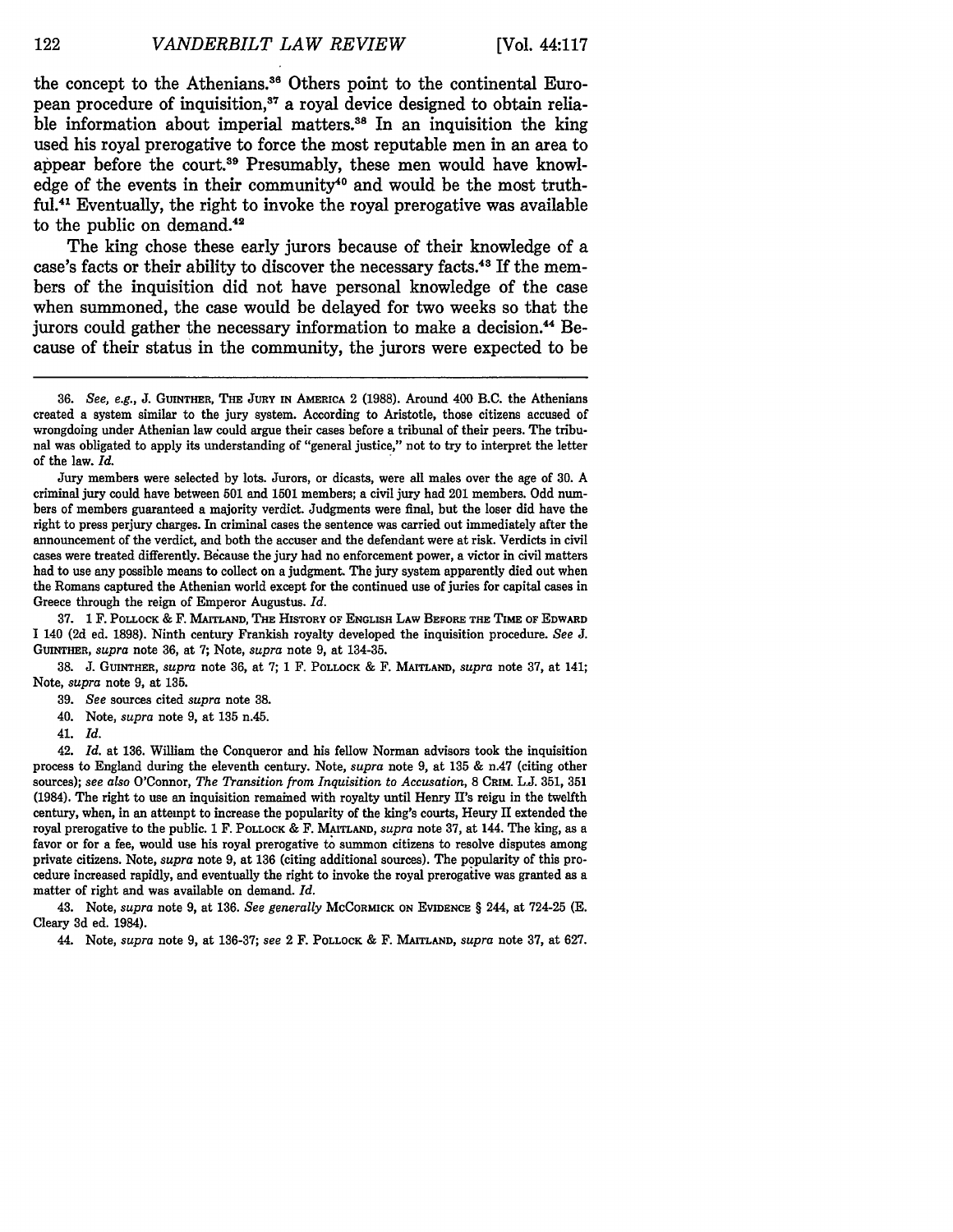able to obtain the information.45

The jurors then would be required to swear to the truth of the matter.<sup>46</sup> The members of the jury were free to gather the information any way they could provided that they were able to recognize the truth in court.47 Thus, jurors effectively served as witnesses. Yet, jury members were not required to be evewitnesses to the incident<sup>48</sup> or to testify in court.4 9 Calling witnesses into court did not become a common practice until the latter part of the fifteenth century.50

Historians and commentators have been unable to determine exactly why the jury system shifted from an extremely active form of participation to a passive one.5' Some scholars have suggested that the attaint procedure prompted the change.52 Under attaint a second jury could put the first jury on trial for rendering an incorrect verdict **. <sup>5</sup>**The attaint process was extremely unpopular because the second jury could enforce harsh penalties.<sup>54</sup> Many people also considered it unfair to convict one jury simply because another jury disagreed with the decision, especially when the second jury relied on different information than that collected **by** the first **jury.5 <sup>5</sup>**Many juries intentionally avoided reaching a verdict out of fear that a second jury would disagree.<sup>56</sup>

Eventually, the unpopularity of the attaint process made obtaining a conviction extremely **difficult.<sup>57</sup>**Therefore, the judge, rather than a second jury, began to determine the correctness of the initial jury ver-

51. Note, *supra* note 9, at 137. The only certainty is that the shift occurred gradually over many years. *Id.* at 137 n.60 (citing MCCORMICK **ON** *EVIDENCE, supra* note 43, § 244, at 725); *see also* J. **GUINTHER,** *supra* note **36,** at 13-15.

52. *E.g.,* Note, *supra* note 9, at 137.

53. *Id.; see also* J. GUINTHER, *supra* note 36, at 16.

54. **J. GUINTHER,** *supra* note **36,** at 16. As Sir John Fortesque summarized in 1470:

All of the first jury shall be committed to the King's prison, their goods shall be confiscated, their possessions seized into the King's hands, their habitations and houses shall be pulled down, their woodland shall be felled, their meadows shall be plowed up and they themselves forever thenceforward be esteemed in the eye of the law infamous.

*Id.*

56. J. **GUINTHER,** *supra* note 36, at 16. When a jury refused to reach a verdict the judge would use everything in his power to force a verdict. *Id.* In some cases, judges refused the jurors food and drink until they reached a verdict. Other judges would haul the jury around town in open tumbrils in all kinds of weather to force a decision. Because a finding of guilty was what the judge or the king usually wanted, the jurors were likely to return a guilty verdict under this type of not so subtle coercion. *Id.*

57. Note, *supra* note 9, at 138.

<sup>45.</sup> Note, *supra* note **9,** at **137.**

<sup>46.</sup> *Id.; see also* 2 F. POLLOCK **&** F. **MAITLAND,** *supra* note **37,** at **627.**

<sup>47.</sup> Note, *supra* note *9,* at 137.

<sup>48. 2</sup> F. **POLLOCK** & F. *MAITLAND, supra* note 37, at 628; Note, *supra* note 9, at 137.

<sup>49.</sup> Note, *supra* note 9, at 137; *see also* **MCCORMICK ON EVIDENCE,** *supra* note 43, § 244, at 724.

**<sup>50.</sup>** MCCORMICK ON **EVIDENCE,** *supra* note 43, § 244, at 725.

**<sup>55.</sup>** Note, *supra* note 9, at 137.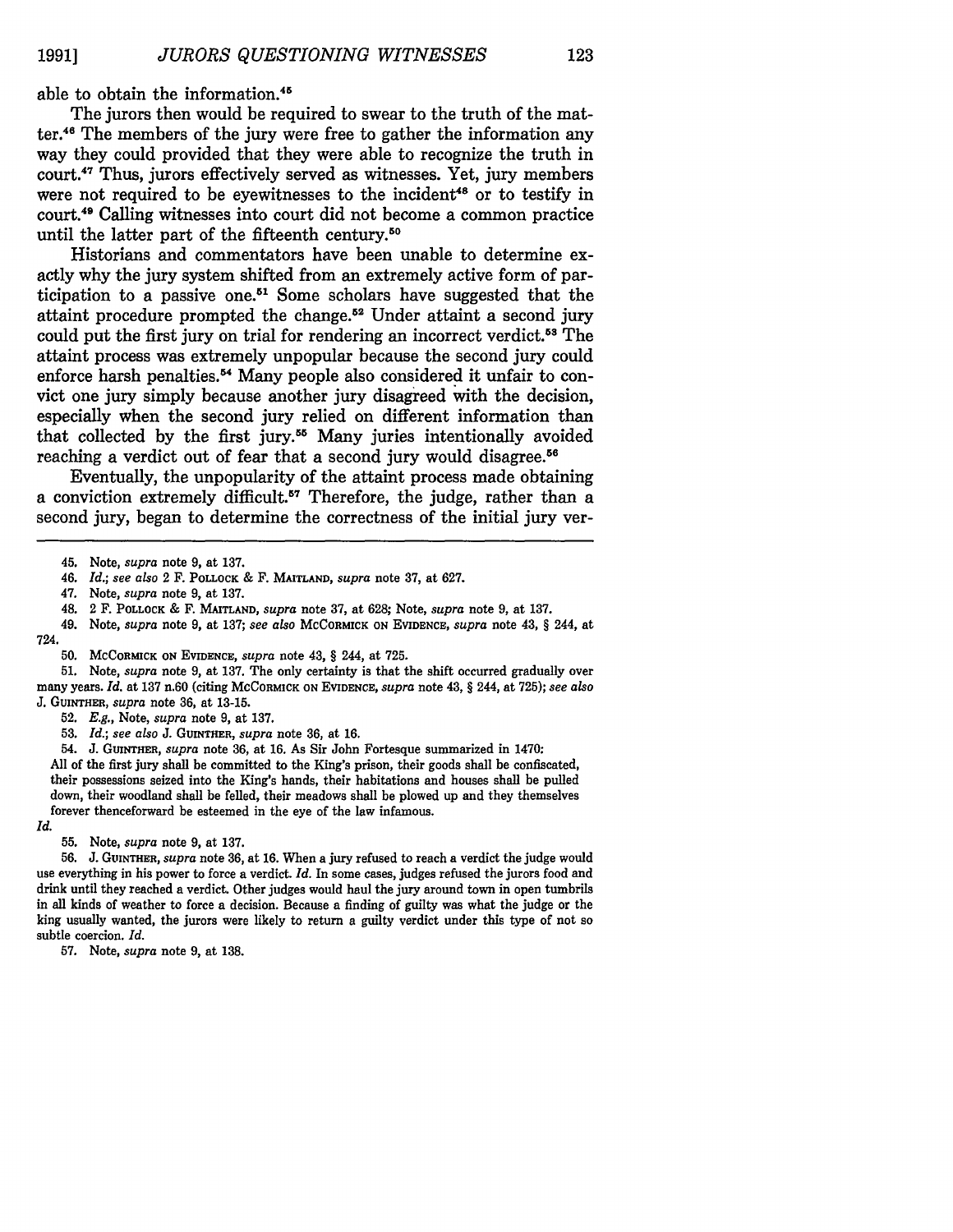dict.<sup>58</sup> To review the verdict, the judge needed to be familiar with the facts that the jury members had used to reach their verdict.<sup>59</sup> Gradually, the modern procedure emerged by which jury members only may consider information presented to them in the courtroom.<sup>60</sup> This procedural shift naturally resulted in precluding jurors from asking questions outside the courtroom.<sup>61</sup> Yet, no logical connection exists between precluding jury members from searching for evidence outside the courtroom and the decline of juror questioning inside the courtroom.<sup>62</sup>

#### III. **LEGAL** ASPECTS OF **THE JUDGE AND THE JURY** QUESTIONING **WITNESSES**

The modern Anglo-American judicial system places the primary responsibility for eliciting the facts and issues in a case on the parties presenting the evidence.<sup>63</sup> As a result, this process has inherent limitations stemming primarily from the nature of the adversarial process, which gives the attorneys a strong incentive to slant the evidence in their favor. The adversarial system also creates an incentive for lawyers to omit important, but potentially damaging, pieces of evidence in the hope that their opponents also will fail to elicit the information.<sup>64</sup>

#### *A. The Judge*

To facilitate the ultimate goal of discovering the truth, a judge is allowed to question,<sup>65</sup> and even call,<sup>66</sup> new witnesses to clarify testimony

60. *Id.* The members of the jury also are precluded from considering outside information that they might have learned prior to the trial. *Id.*

62. *Id.* In the seventeenth century, the jury system was brought to America because the colonists realized that it was a basic protection of their liberty. *Id.* Later, the right to a trial by jury was guarantee&in the Constitution and the Bill of Rights. *See* U.S. CONST. art. III, § 1, cl. 3; U.S. CONST. amends. VI, VII.

Several commentators have noted that this respect for the jury system and the implicit trust that the system was functioning properly have resulted in a scarcity of detailed documentation on the performance and function of the American system until the late 1800s. *See,* e.g., Note, *supra* note 9, at **139** & nn.74-75 and materials cited therein. In turn, no evidence on why the American jury shifted from an active to a passive entity exists. *Id.* at 139. Thus, no historical reason for prohibiting juror questioning inside the courtroom can be cited.

63. *See generally* MCCORMICK **ON EVIDENCE,** *supra* note 43, § **8,** at 14-15.

64. *See generally* Note, *supra* note 9, at 147-48.

65. As Justice Oliver Wendell Holmes stated, "A party is privileged from producing the evidence but not from its production." Johnson v. United States, 228 U.S. 457, 458 (1913). In other words, a party is not required to produce relevant evidence, but the party may not prevent the opposing party from introducing the evidence. *See* Note, *Questions to Witnesses and Notetaking by the Jury As Aids to Understanding Complex Litigation,* 18 **NEW** ENG. L. REV. 687, 701 **(1983)** (citing Holmes's famous statement in *Johnson* and other similar cases).

A judge's right to question a witness has been codified in Federal Rule of Evidence 614, which

**<sup>58.</sup>** *Id.*

**<sup>59.</sup>** *Id.*

<sup>61.</sup> *Id.*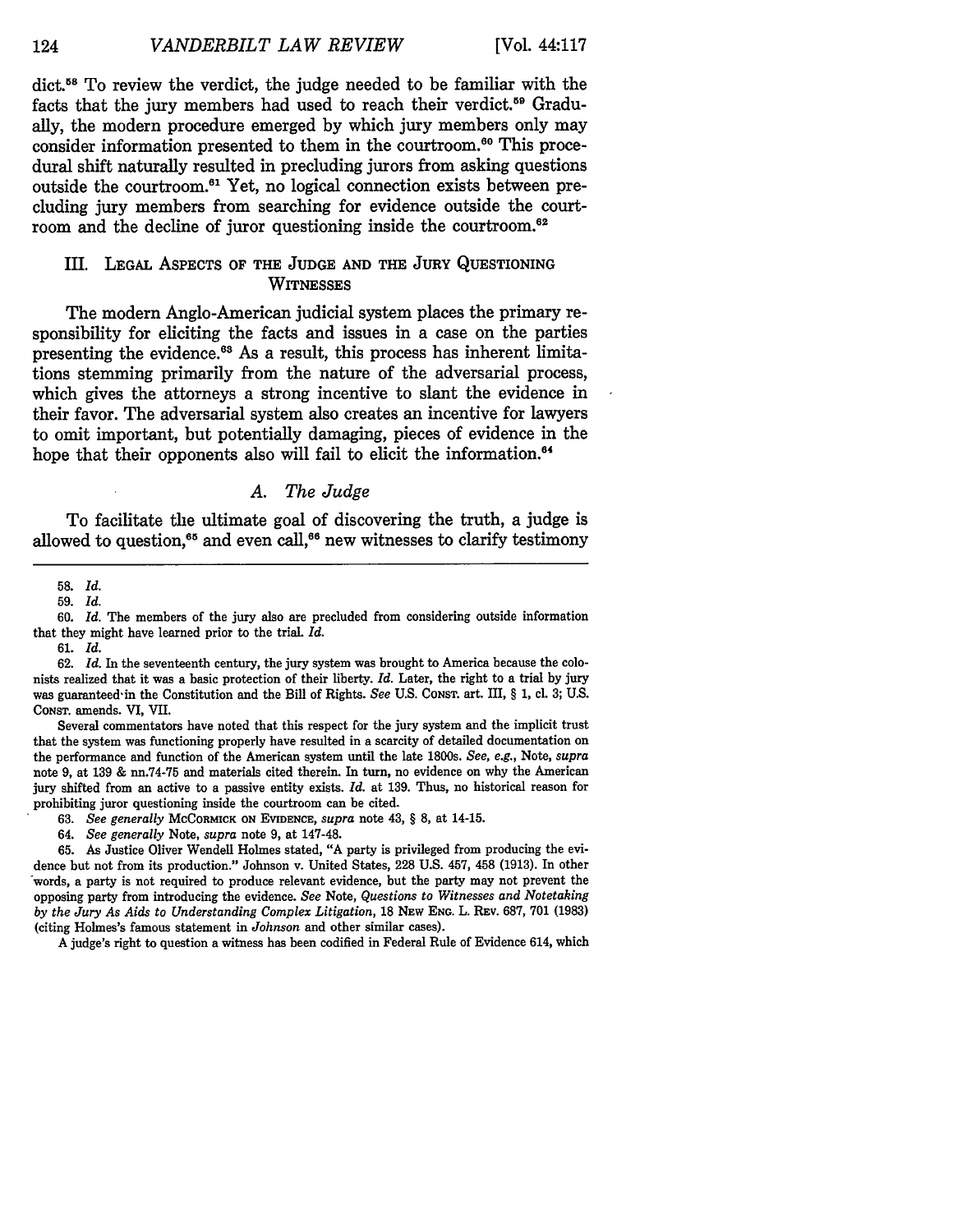or bring out needed facts that the parties have not elicited. The right to question a witness is completely at the judge's discretion.<sup>67</sup> Failure to exercise this right, which many courts have deemed an affirmative duty,<sup>68</sup> apparently has not led to any reversals on the appellate court level.<sup>69</sup>

A judge's right to question a witness, however, is not absolute.70 In

reads as follows:

(a) Calling by court. The court may, on its own motion or at the suggestion of a party, call witnesses, and all parties are entitled to cross-examine witnesses thus called.

**(b)** Interrogation **by** court. The court may interrogate witnesses, whether called **by** itself or **by** a party,

(c) Objections. Objections to the calling of witnesses **by** the court or to interrogation **by** it may be made at the time or at the next available opportunity when the jury is not present.

**FED.** R. **EVID.** 614. The.Advisory Committee has noted that "the judge is not imprisoned within the case as made **by** the parties." *Id.* 614(a) advisory committee's note; *see also* Griffin v. United States, 164 **F.2d 903 (D.C.** Cir. 1947), *cert. denied,* **333 U.S. 857** (1948); People v. MaGee, **217** Cal. **App. 2d** 443, **31** Cal. Rptr. **658** (Ct. **App. 1963),** *cert. denied,* **376 U.S.** 925 (1964); State v. Keehn, **85** Kan. **765, 118** P. **851 (1911);** McLaughlin v. Municipal Court, **308** Mass. **397, 32 N.E.2d 266** (1941); State v. Riley, **28 N.J. 188,** 145 **A.2d 601 (1958),** *cert. denied,* **359 U.S. 313 (1959);** State v. Kirby, **273 N.C. 306, 160 S.E.2d** 24 **(1968).** *See generally* MCCORMICK **ON EVIDENCE,** *supra* note 43, *§* **8,** at 14-17.

**66.** *See* FED. *1R* **EVID.** 614(a); *see also* United States v. Agajanian, **852 F.2d 56 (2d** Cir. **1988);** Main Water **&** Power Co. v. Railroad Comm'n, **171** Cal. **706,** 714, 154 P. 864, **867 (1916)** (stating that the commission, as a judicial tribunal, may call witnesses); Merchants Bank v. Goodfellow, 44 Utah 349, **353,** 140 P. **759, 761** (1914) (allowing the trial court to call last endorser in suit on bill of exchange). *See generally* United States v. 141st Sheet Corp., **911 F.2d 870 (2d** Cir. **1990);** Johnson v. Celotex Corp., **899 F.2d 1281 (2d** Cir. **1990);** Hanson v. Walker, **888 F.2d 806** (11th Cir. **1989);** MCCORMICK **ON** EVIDENCE, *supra* note 43, § **8,** at 14-17.

**67.** People v. Palmer, **27 Ill. 2d 311, 189 N.E.2d 265 (1963)** (stating that the circumstances of each case must determine the limits of the court's discretion).

**68.** *E.g.,* Grant v. United States, 407 **F.2d 56** (5th Cir. **1969)** (stating that a federal trial judge has not only the right, but also the duty to participate in examination of witnesses in a criminal trial to bring out matters insufficiently developed **by** counsel); United States v. Ostendorff, **371 F.2d 729 (4th** Cir. **1966),** *cert. denied,* **386 U.S. 982 (1967);** United States v. Rosenberg, **195 F.2d 583 (2d** Cir. **1952)** (citing Simon v. United States, **123 F.2d 80, 83** (4th Cir.) (stating that "the function of a federal trial judge is **...** to see that justice is done in the cases heard before him; and **...** to see that a case on trial is presented in such a way as to be understood **by** the jury, as well as **by** himself"), *cert. denied,* 314 **U.S.** 694 (1941)); Pariser v. City of New York, 146 **F.2d** 431 **(2d** Cir. 1945) (stating that a judge who conducts a jury trial has a duty to see that the facts are presented clearly). Courts never have held that a defendant has a constitutional right to a confused trial. *See* United States v. Fluellen, **396** F. Supp. **1168 (D.C.** Pa. **1975),** *aff'd mem.,* **530 F.2d 965 (3d** Cir. **1976).** *But see* United States v. Carengelia, **198 F.2d 3** (7th Cir.) (holding that a judge does not have the duty to caution or advise the prosecuting attorney to correct some deficiency in the government's proof), *cert. denied,* 344 **U.S. 881 (1952).**

**69.** Federal Rule of Evidence 614(b) indicates that a judge *may* interrogate witnesses. *See supra* note **65.** In United States v. Trapnell, **512 F.2d 10** (9th Cir. **1975),** the Ninth Circuit noted that the trial judge did not have a duty to question witnesses even though the defendant appeared without counsel. *Id.; see also* United States *ex rel.* Smith v. Povich, **568 F.2d 33** (7th Cir. **1978);** MCCORMICK **ON EVIDENCE,** *supra* note 43, § 8, at **15.** *But cf.* Note, *supra* note **9,** at 140-41 & n.80 (discussing *United States v. Ostendorfl). In Ostendorff* the Fourth Circuit held that a judge has a duty to bring out matters insufficiently developed by counsel. *Ostendorff,* 371 F.2d at 732.

70. *See, e.g.,* United States v. Norris, 873 F.2d 1519 (D.C. Cir. 1989) (stating that when judi-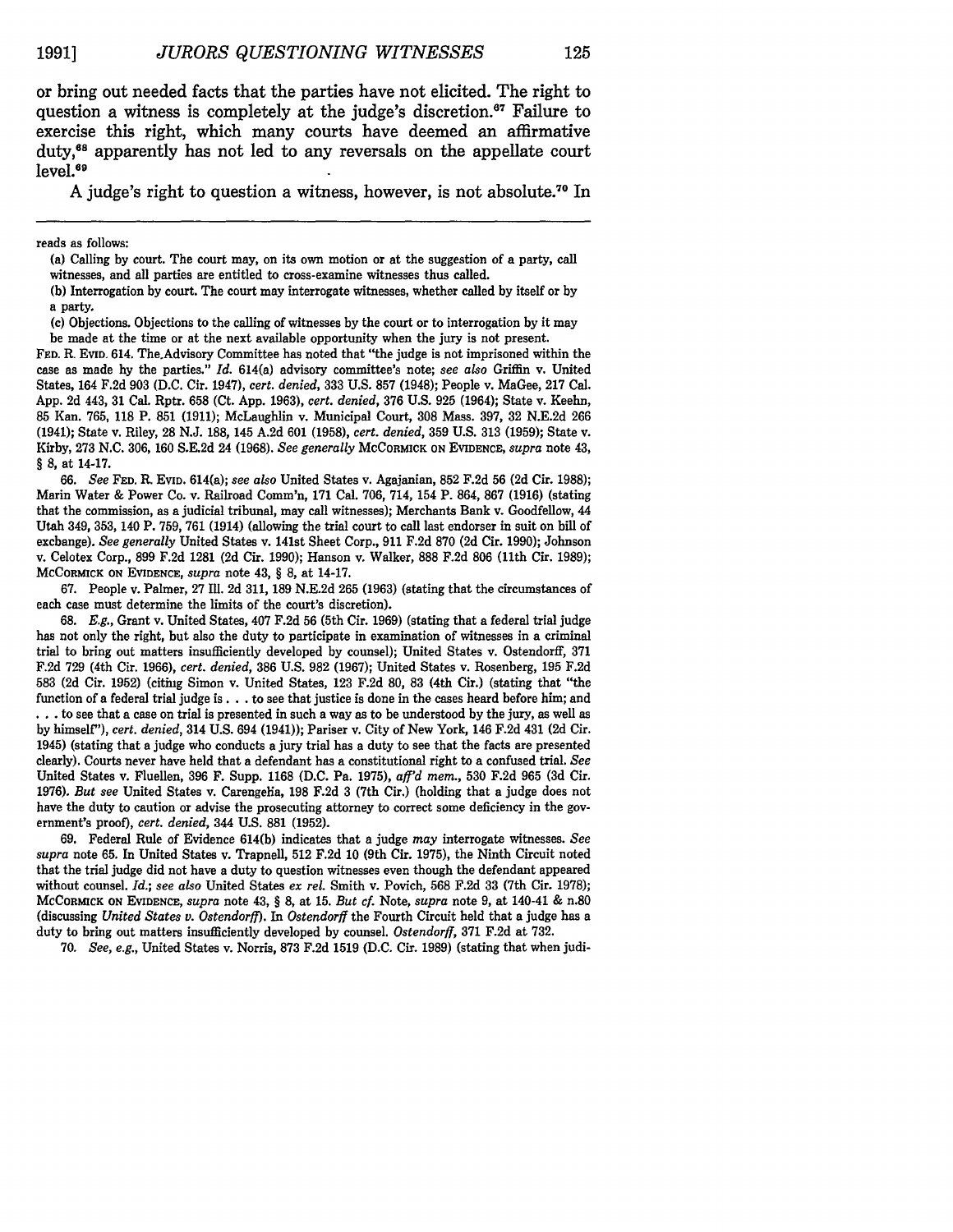the vast majority of states, a judge does not have the power to comment on the weight of the evidence and, as a result, must avoid making any implied comments.<sup>71</sup> If a judge asks a question suggesting the desired answer, the jury may infer that the question constitutes what the judge believes to be the truth.<sup>72</sup> Because of the impartial nature of the judicial position, however, a judge is not subject to the same rules prohibiting leading questions that govern attorneys.<sup>73</sup>

The federal courts and the courts of those states that have retained the common-law power to comment<sup> $74$ </sup> have relaxed many restrictions on leading and impeaching questions.<sup>75</sup> Yet, the judge still must be careful not to appear to be an advocate or a prosecutor.<sup>76</sup> Numerous questions

71. People v. Gaston, 85 Ill. App. 2d 403, 229 N.E.2d 404 (App. Ct. 1967) (holding that the trial court's interruption of witnesses' testimony to clarify points was not error because the judge did not impugn the credibility of the witnesses or assume the role of an advocate); *see also* State v. Pokini, 55 Haw. 640, 526 P.2d 94 (1974) (stating that while it is within the discretion of the trial judge to examine witnesses to bring out needed facts not elicited by the parties, this discretion is circumscribed by the responsibility not to assume the role of an advocate or a prosecutor). *See generally* MCCORMICK **ON EVIDENCE,** *supra* note 43, § **8,** at 15.

72. **MCCORMICK ON EVIDENCE,** *supra* note 43, § 8, at 15 (citing People v. De Lordo, **350 IlM.** 148, 182 N.E. 726 (1932); Risley v. Moberg, 69 Wash. 2d 560, 419 P.2d 151 (1966)).

73. Attorneys are prohibited from asking leading questions on direct examination. FED. R. **EVID.** 611(c). The exceptions to this general rule include a hostile witness, a child witness, a witness whose recollection is exhausted, and undisputed preliminary matters. *Id.* advisory committee's note.

Several prominent authorities have questioned the logic of distinguishing between leading questions asked by a judge and those asked by attorneys. **MCCORMICK ON EVIDENCE,** *supra* note 43, § 8, at 15-16 (citing a remark in Commonwealth v. Berklowitz, **133** Pa. Super. 190, 2 A.2d 516 (Super. Ct. **1938)).** These authorities have been concerned particularly with questions aimed at discrediting or impeaching the witness. Although these questions would be proper if asked by an attorney attempting to impeach a witness, when asked by a judge the questions may be perceived improperly as comments on the weight of the testimony. *Id.*

74. The power to comment on the weight of the evidence is not unbounded. Although it gives judges greater latitude in questioning witnesses, they still are precluded from acting as advocates or prosecutors. *See generally* **MCCORMICK ON EVIDENCE,** *supra* note 43, § **8,** at 16.

75. *Id.* These restrictions also are loosened in trials that are conducted without a jury. *Id.*

76. United States v. Norris, 873 F.2d 1519 **(D.C.** Cir. 1989); United States v. Victoria, **837** F.2d 50, 54 (2d Cir. 1988): United States v. Vega, **589** F.2d 1147, 1153 **(2d** Cir. 1978); Beetler v. Sales Affiliates, Inc., 431 F.2d 651 (7th Cir. 1970) (stating that a judge may question a witness in

cial questions are designed to elicit answers favorable to the prosecution, it is better for the trial court to err on the side of abstention); Kramer v. United States, 408 F.2d **837** (8th Cir. 1969) (stating that a judge may ask questions and has the prerogative to comment directly on witnesses and their testimony, but a judge oversteps the bounds of propriety by becoming an advocate for one party); Texas Pac.-Mo. Pac. Terminal R.R. v. Welsh, 179 F.2d 880 (5th Cir. **1950)** (stating that for a trial judge to maintain the required impartiality, the judge should monitor not only the number and type of questions, but also the manner in which they are propounded); *Pariser,* 146 F.2d at 431 (stating that judges can ask questions to fulfill their duty to ensure that evidence is presented clearly, but they should exercise self-restraint and preserve the atmosphere of impartiality); State v. Betsellie, 82 N.M. 782, 487 P.2d 484 (1971) (stating that the trial judge is more than a mere umpire or moderator and may propound questions to witnesses if the questions are within the bounds demanded by the trial judge position and if the judge displays no bias for or against either litigant).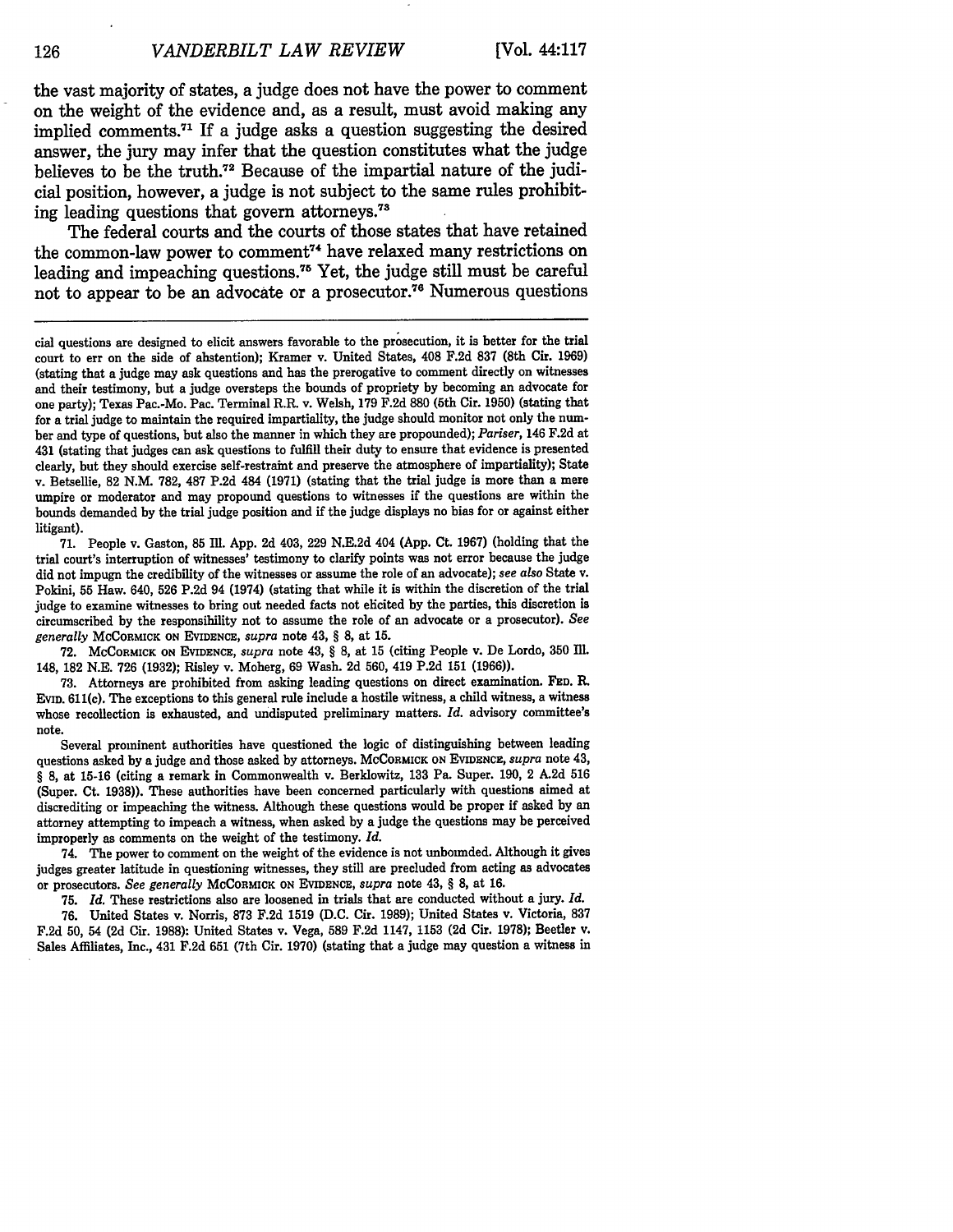127

and questions that are partisan in nature are the most likely indications that the judge has acted not as an impartial arbiter, but as an advocate.<sup>77</sup>

#### *B. The Jury*

#### 1. Federal Courts

The Federal Rules of Evidence are silent on the question of jurors asking questions, neither explicitly allowing nor disallowing the practice.78 The only guidance that a federal judge receives from the rules of evidence is the admonition in Rule 611(a) that the court should exercise reasonable control over the mode and order of interrogating witnesses.<sup>79</sup> The federal courts that have considered the issue have concluded that the practice is a matter within the discretion of the trial judge.<sup>80</sup>

Some courts even have noted that juror questions are neither analogous nor comparable to questioning of witnesses by a judge.<sup>81</sup> All of these courts have emphasized that a judge is present in the courtroom to see that justice is done.<sup>82</sup> Furthermore, in a jury trial, the judge's legal neutrality is not as important as the jury's since the jury makes the ultimate factual decisions.<sup>83</sup> Even if the judge did make these decisions, a judge could remain legally neutral more easily than the jury members because of the judge's legal training.<sup>84</sup>

**78.** *See* DeBenedetto v. Goodyear Tire **&** Rubber Co., 754 **F.2d 512, 515** (4th Cir. **1985).**

**79. FED.** R Evm. 611(a).

*80. See, e.g., DeBenedetto,* 754 **F.2d** at **515;** United States v. Callahan, **588 F.2d 1078, 1086** & n.2 (5th Cir.), *cert. denied,* 444 **U.S. 826 (1979);** United States v. Witt, **215 F.2d 580,** 584 **(2d** Cir.), *cert. denied,* 348 **U.S. 887** (1954).

*81. See* United States v. Johnson, **892 F.2d 707, 711-15** (8th Cir. **1989)** (Lay, **C.J.,** joined **by** McMillian, **J.,** concurring); *DeBenedetto,* 754 **F.2d** at **516.**

**82.** *Id.* (citing United States v. Rosenberg, **195 F.2d 583,** 594 **(2d** Cir.) (quoting Simon v. United States, **123 F.2d 80, 83** (4th Cir.), *cert. denied,* 314 **U.S.** 694 (1941)), *cert. denied,* 344 **U.S. 838 (1952)).**

84. *See id.*

an *impartial* manner); Kramer v. United States, 408 F.2d 837 (8th Cir. 1969) (noting that a federal judge may ask questions and only when the judge becomes **an** advocate for one party or the other does the judge overstep the bounds of propriety in directing and governing the trial).

<sup>77.</sup> McCoRMICK **ON EviDENCE,** *supra* note 43, § 8, at 16. In United States v. Brandt, 196 F.2d **653 (2d** Cir. 1952), the defendant's conviction was set aside after the judge asked more than 900 questions during an eight day trial. *Id.; see also* United States v. Fry, 304 F.2d 296 (7th Cir. 1962) (observing that the judge asked over 1200 questions). To be successful on appeal, however, the appellant should focus on the nature of the questions rather than on the total number of questions asked by the judge. *See, e.g., Texas Pac.,* **179** F.2d at 680 (noting that to maintain the impartiality which proper trial technique demands, a trial judge, when asking questions, should be careful not only about the number and type of questions asked, but also about the manner in which they are asked).

**<sup>83.</sup>** *See id.*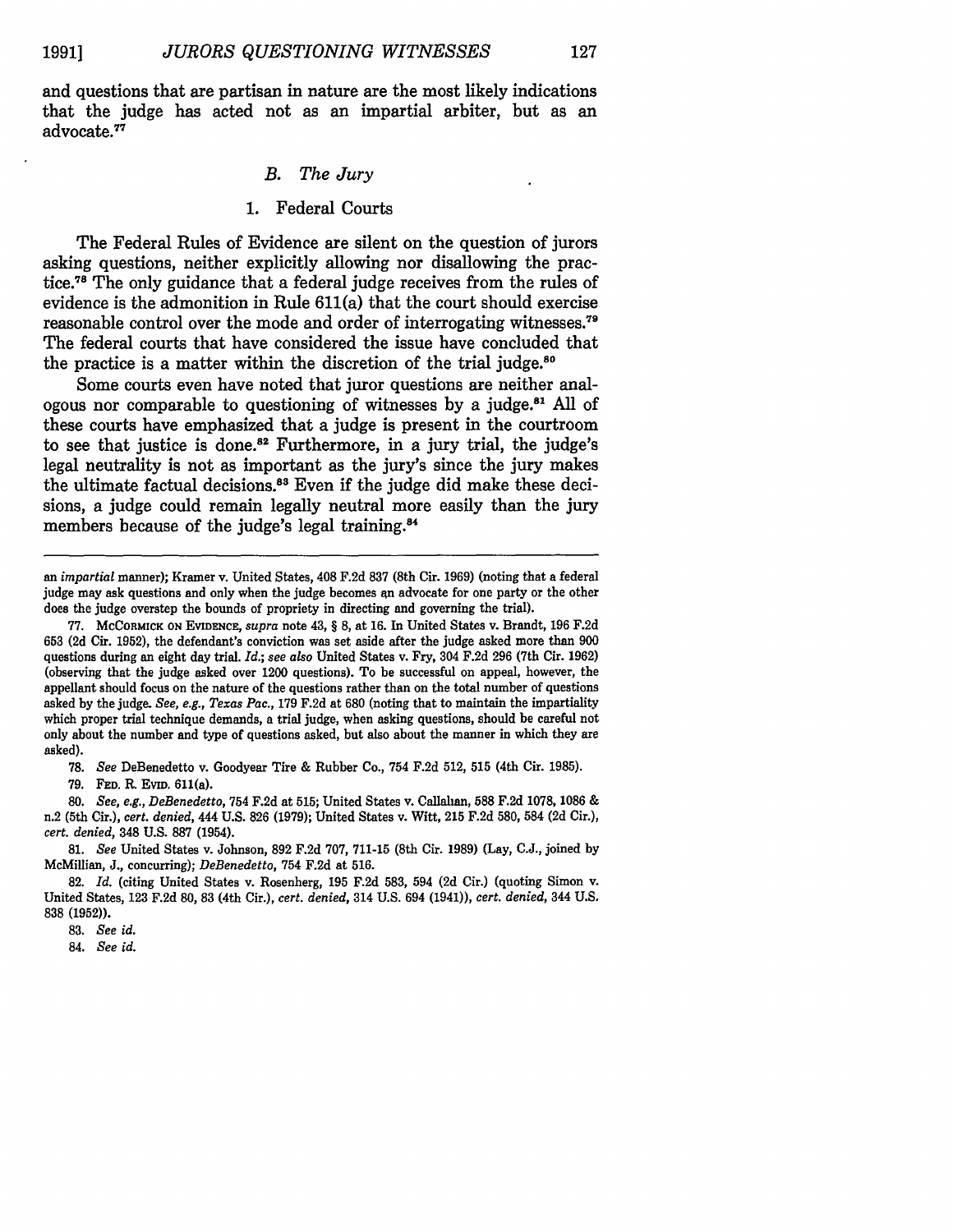#### 2. State Courts

On the state court level, only Georgia has concluded that it is inappropriate for jury members to ask questions under any circumstances.<sup>85</sup> The Georgia courts have not explained fully their reasons for refusing to allow jurors to ask questions.<sup>86</sup> The most extensive discussion is in *State v. Williamson*<sup>87</sup> in which the Georgia Supreme Court, using arguments that also have been used in several federal cases.<sup>88</sup> found that because the practice of jurors directly questioning witnesses is dangerous, it is prohibited.<sup>89</sup> The court noted that jurors are not schooled in the rules of evidence that govern the presentation of evidence in the trial and that jurors are likely to be offended personally if attorneys object to juror questions.90

In all other state jurisdictions, juror questioning generally is considered proper. The states that allow juror questioning fall into two basic categories: those that allow questions, but discourage them, and those that allow questions and actively encourage them.

The major concern for states that discourage questions is that a juror's question might bring incompetent or prejudicial evidence to the attention of the entire jury.91 These courts also are concerned that the attorneys in the case might hesitate to object to inappropriate questions.92

**86.** In *Matchett* the court simply stated that the process of allowing jurors to ask questions during trials was "generally not permitted in this state." *Matchett,* **257** Ga. at **786,** 364 **S.E.2d** at **567** (citing *Williamson,* 247 Ga. at **686, 279 S.E.2d** at 204). In *Stinson* an equally short explanation was given. *Stinson,* **151** Ga. **App.** at **536, 260 S.E.2d** at 410 (stating that "a juror should not be permitted to examine a witness under any circumstances").

89. *Williamson,* 247 Ga. at 686, 279 S.E.2d at 204.

90. *Id.* If questions are asked, however, the Georgia courts will determine whether the error was harmless. *Cf. Stinson,* 151 Ga. App. at 536, 260 S.E.2d at 410 (stating that even if jurors are allowed to question a witness, they have "no more right to ask an improper question than do the parties or their counsel"). In addition, failure to object to the first round of juror questioning can lead to a waiver of the right to prevent juror questioning. *See Matchett,* 257 Ga. at 786, 364 S.E.2d at 567.

91. *See* Smith v. State, **81** Okla. Crim. 412, 419, 165 P.2d 381, **385** (Crim. App. 1946), *rev'd,* 83 Okla. Crim. 392, 177 P.2d 523 (Crim. App. 1947); *see also* Raynor v. State, 1 Tenn. Crim. App. 556, 561-62, 447 S.W.2d 391, 393 (Crim. App. 1969) (stating that the efforts of jurors to ask questions of witnesses during trial often present delicate problems and should not be encouraged); Branch v. State, 4 Tenn. Crim. **App.** 164, 469 **S.W.2d 533** (Crim. **App. 1969).**

**92.** *See, e.g.,* State v. Jeffries, 644 **S.W.2d** 432 (Tenn. Crim. **App. 1982);** *Raynor,* **1** Tenn. Crim. **App.** at **566,** 447 **S.W.2d** at **391;** white v. Little, **131** Okla. **132,** 134, **268** P. 221, 222 **(1928).** The courts that discuss the subject note that failing to object is an obvious sign of an incompetent

<sup>85.</sup> *See* Matchett v. State, 257 Ga. 785, 786, 364 S.E.2d 565, 566-57 (1988) (stating that juror questions generally are not permitted); State v. Williamson, 247 Ga. 685, 686, 279 S.E.2d 203, 204 (1981); Stinson v. State, 151 Ga. App. 533, 536, 260 S.E.2d 407, 410 (Ct. App. 1979) (noting that a juror should not be permitted to examine a witness under any circumstances).

**<sup>87.</sup>** 247 Ga. at **685, 279 S.E.2d** at **203.**

**<sup>88.</sup>** *See generally DeBenedetto,* 754 **F.2d** at **516-17** (discussing the various arguments).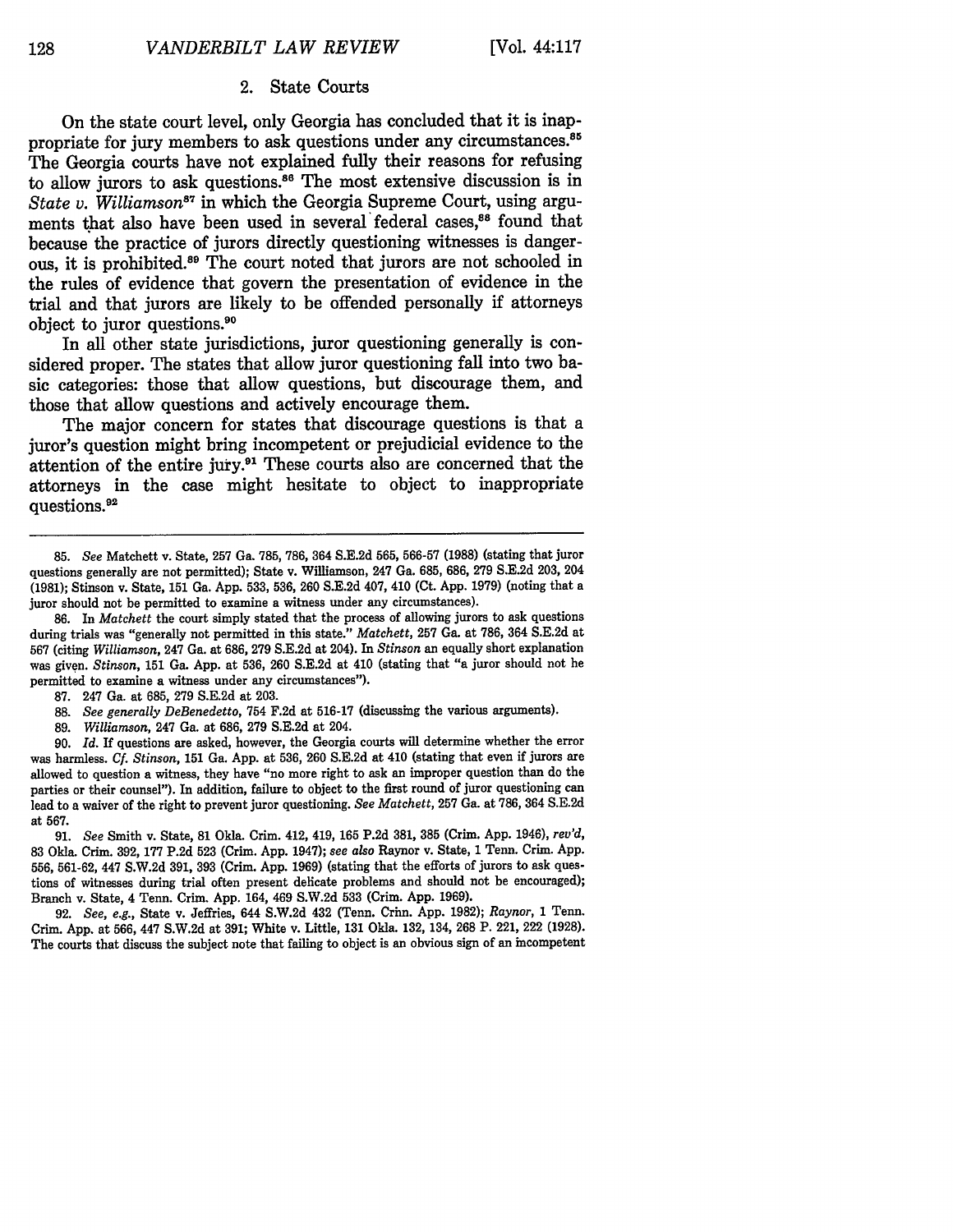The states that actively encourage the practice believe that juror questioning will enable the jury to obtain a better understanding of the facts and issues before it.<sup>93</sup> By implication, these states must have rejected the notion that trial lawyers should slant the case in favor of their clients as best they can without resorting to outright falsification of the facts and that the adversarial process itself will cause the jury to reach the correct verdict. 4 Thus, in *Louisville Bridge & Terminal Co. v. Brown95* the Kentucky Supreme Court approved the practice of jurors asking questions of witnesses.<sup>96</sup> The court noted that the practice aided the jury's ability to discover and analyze the facts of the case and to reach a proper verdict.<sup>97</sup> The North Carolina Supreme Court, in *State v. Kendall,98* stated that as long as the questioning was not improper and was designed to discover the truth, it should be allowed.<sup>99</sup> Furthermore, the court noted that jurors often asked pertinent and helpful questions that furthered the discovery of the truth.<sup>100</sup>

The *Kendall* court's belief that juror questions always are pertinent and helpful is probably an exaggeration. Most empirical studies have found that juror questions are more helpful in eliminating a juror's dissatisfaction with the trial process than in discovering intentionally concealed or previously unconsidered facts.101 The states that discourage, but do not prohibit, the practice of juror questioning, probably made this assumption before researchers began empirical studies in this area.

Although much disagreement concerning the appropriateness of juror questions exists, courts do agree on several factors. First, if a juror is allowed to ask questions, the questions must be appropriate and must not violate the rules of evidence.<sup>102</sup> In addition, a trial judge cannot

93. Annotation, *supra* note 5, at 880.

94. *See* Wheeler, *The Second Circuit Review,* 41 BROoKLYN L. REv. 841, 864-65 (1985). *See generally* Zacharias, *Structuring the Ethics of Prosecutorial Trial Practice: Can Prosecutors Do Justice?,* 44 **VAND.** L. REv. 45 (1991).

**95.** 211 Ky. 176, 277 S.W. 320 (1925).

96. Id.

- 99. *Id.* at 662-63, **57** S.E. at 341.
- loo. Id.

101. *E.g.,* Heuer & Penrod, *supra* note 7, at 10; Heuer & Penrod, *supra* note 16, at 237; Sand & Reiss, *A Report on Seven Experiments Conducted by District Court Judges in the Second Circuit,* 60 N.Y.U. L. **RE.v** 441-46 (1985) (noting the value of increased juror attentiveness, but failing to list the discovery of concealed information or previously unconsidered facts as a benefit). *See generally infra* Part V.

102. *See* Sparks v. Daniels, 343 S.W.2d 661, 667 (Mo. Ct. App. 1961) (stating that if jurors

attorney. These courts contend that the practice of allowing jurors to ask questions when an attorney is afraid to object is so dangerous to the rights of the litigant that they will not encourage the practice of allowing jurors to ask questions. *Id.*

<sup>97.</sup> *Id.* at 183, 277 S.W. at 322.

**<sup>98.</sup>** 143 N.C. 659, 57 S.E. 340 (1907).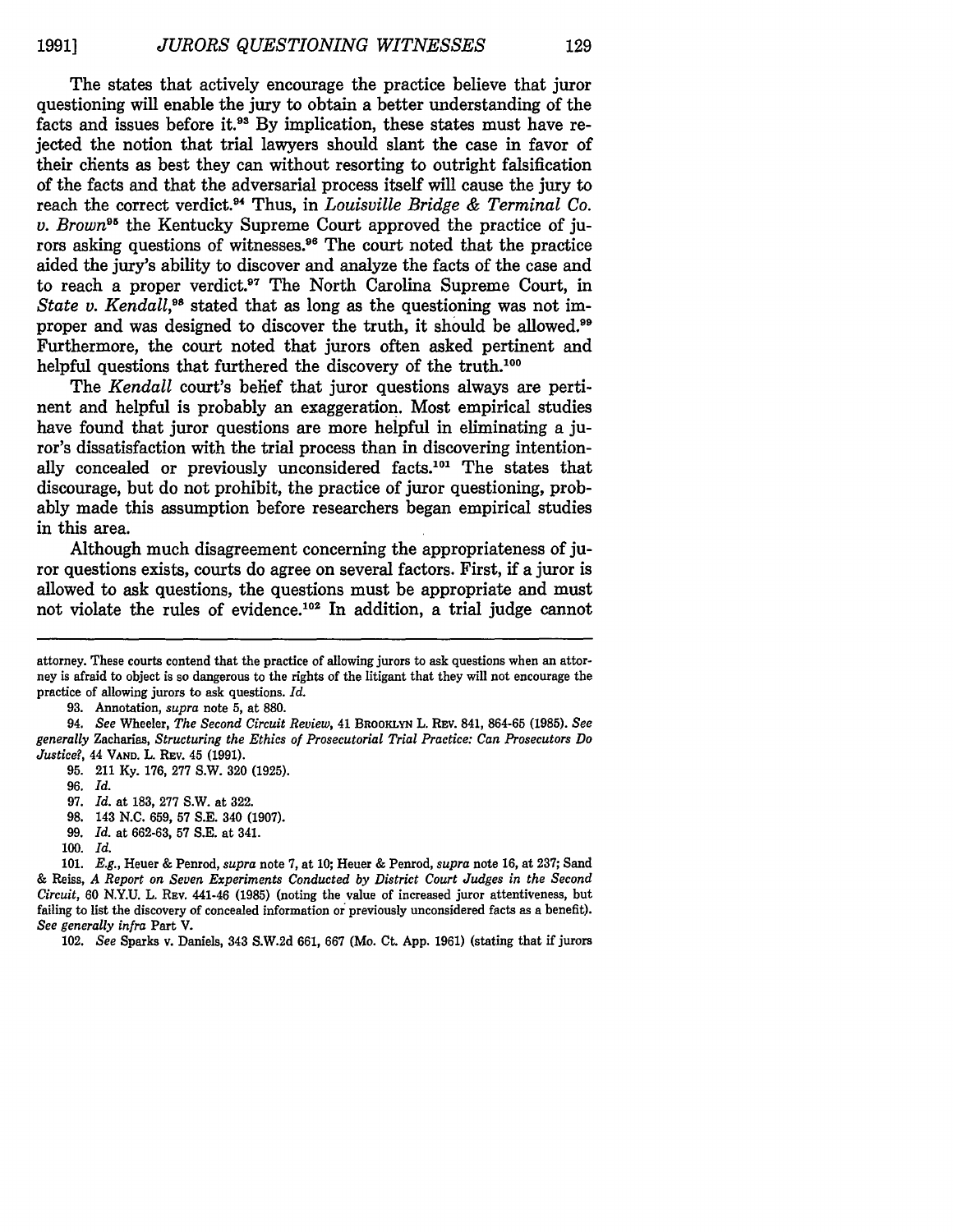compel a defendant to take the stand and testify through interrogation **by** the jury.103 Although a court's refusal to allow a juror to ask a question is not error, 104 a court cannot issue a preliminary instruction that completely precludes jury questioning throughout the trial.<sup>105</sup> Finally, appellate courts will not reverse a verdict in a case solely on the basis of an improper juror question unless the error caused irreparable prejudice to the appellant.<sup>106</sup>

#### IV. THE PROCEDURAL **PROCESS OF ALLOWING JURORS TO ASK QUESTIONS** DURING TRIAL

If a judge decides to allow jury members to ask questions during a trial, a number of procedural issues must be settled. First, the judge must consider whether to use a preliminary instruction that actively encourages jurors to ask questions. Second, the judge must decide how questions will be presented. The judge can allow the juror to ask the witness questions directly. Alternatively, the jury member could present questions to the judge orally during, or immediately after, the witness's testimony. If the attorneys wish to object to the question they would object in front of the **jury.<sup>07</sup>**As another option, a juror could write out questions and present them to the judge; attorneys would object in the absence of the jury. The judge also must decide whether the jurors should be allowed to ask questions that extend beyond the scope of direct and cross-examination.

103. United States v. Nivica, 887 F.2d 1110 (1st Cir. 1989), *cert. denied,* 110 S. Ct. 1300 (1990). In another case, the Mississippi Supreme Court held that a defense attorney acted improperly **by** inviting jury members to ask questions of the defendant witness when no juror had voiced a need for clarification of any issue or testimony. Lucas v. State, **381** So. 2d 140 (Miss. 1980).

104. *See* People v. Wesley, 148 Mich. App. 758, 384 N.W.2d 783 (Ct. App. 1985), *aff'd,* 428 Mich. 708, 411 N.W.2d 159, *cert. denied,* 484 U.S. 967 (1987); State v. Sheppard, 100 Ohio App. 345, **128** N.E.2d 471 (Ct. App. 1955), *afl'd,* 165 Ohio St. 293, 135 N.E.2d 340, *cert. denied,* 352 U.S. **910 (1956).**

105. *See, e.g.,* Carter v. State, 250 Ind. **13,** 234 N.E.2d 650 (1968).

106. *See, e.g.,* People v. McAlister, 167 Cal. App. 3d 633, 213 Cal. Rptr. 271 (Ct. App. 1985). Although Georgia courts have stated that they do not permit juror questions under any circumstances, if a juror does ask a question and the trial judge allows the question, reversible error is not automatic. *Stinson,* 151 Ga. App. at 536, 260 S.E.2d at 410.

107. Conceivably, the judge could ask the jury to leave the courtroom immediately after a question was raised to determine the propriety of the question being asked. This option, however, would be extremely cumbersome and could lengthen significantly the time needed to complete the trial.

are given permission to ask questions, the court must ensure that no improper questions are asked); *see also* Stinson v. State, **151** Ga. App. 533, 536, 260 S.E.2d 407, 410 (Ct. App. 1979).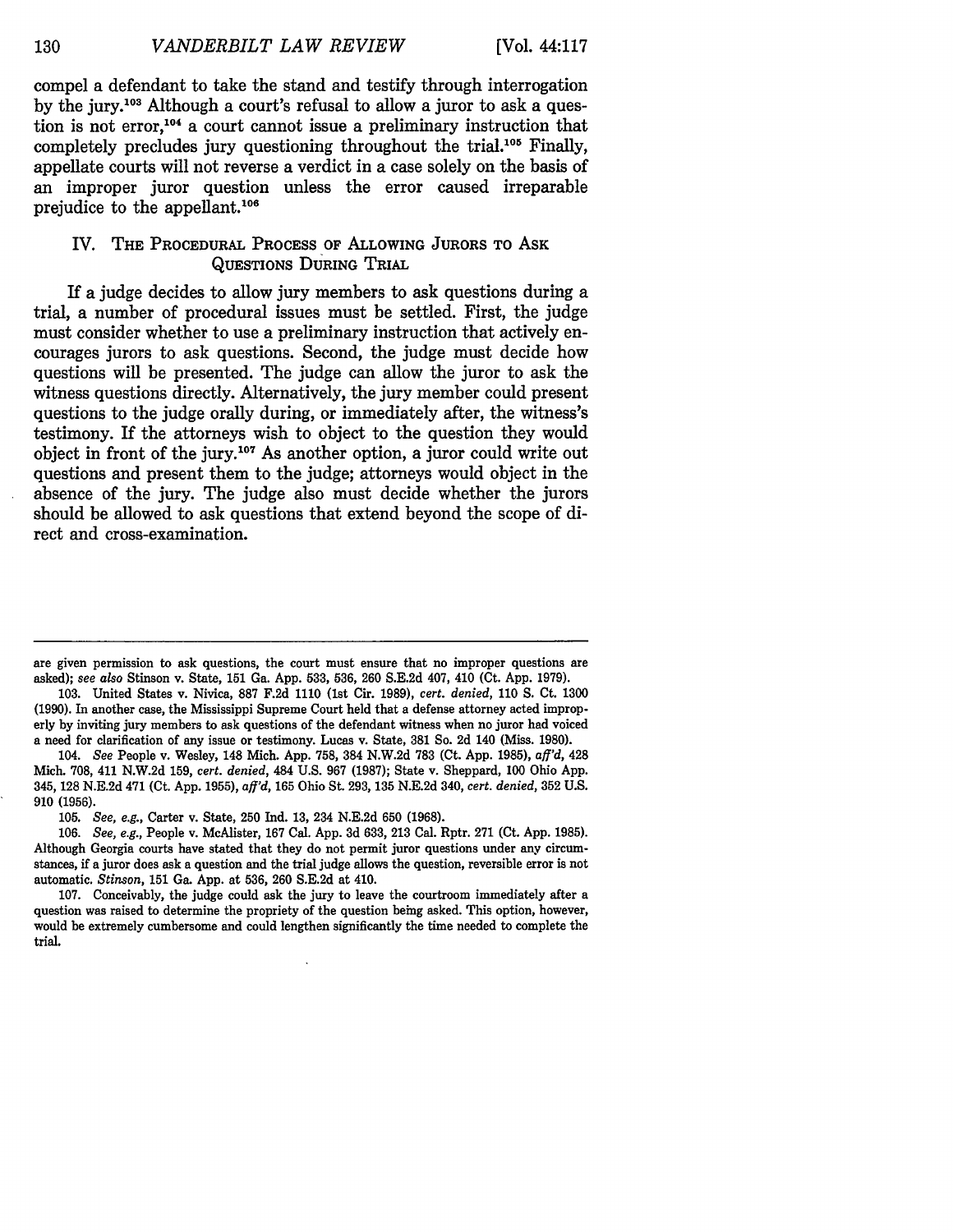**1991]**

#### *A. Preliminary Instructions*

If a judge intends to allow and encourage members of a jury to ask questions during the trial, the judge should make an affirmative effort to notify the jurors of the availability of the procedure, although most jurisdictions do not require this action.<sup>108</sup> Because traditionally jurors have not questioned witnesses during trial, the vast majority of the American public may be unaware that jurors are allowed to question witnesses during a trial. Juror questioning of witnesses cannot remedy the problems associated with one-way communication if jurors remain ignorant of their right to question witnesses. The judge also should inform the jurors of both the duties and limitations associated with this ability<sup>109</sup> and the court-selected procedures for eliciting questions.<sup>110</sup>

Judges may use two basic methods to inform the jury members of the option of asking questions. The first method is a jury handbook, which would be issued to all prospective jurors.<sup>111</sup> The second method is an oral instruction, which would be read after the opening statements of counsel, but before the first witness was sworn."' With either method, the judge should inform the jurors of the opportunity to question the witnesses under procedures and times designated by the court,<sup>113</sup> and that counsel has the primary responsibility for presenting evidence.<sup>114</sup> The judge also should tell the jurors to use the procedure sparingly and only if they believe that their questions will not, or cannot, be answered by a subsequent witness.<sup>115</sup>

In further instructions the court should advise the jurors, either in oral or written form, that in some circumstances the judge will be unable to ask questions submitted by the jurors.<sup>116</sup> The court should explain that if a question cannot be asked, the jurors should not be offended, nor should they attribute the decision not to ask a question to an objection by any party in the case.<sup>117</sup> The pattern instruction should state that the judge's decision on whether the question can be used has

<sup>108.</sup> *See* People v. Justice, 50 Mich. App. 55, 57, 212 N.W.2d 762, 764 (Ct. App. 1973) (noting that the court is not required to sua sponte instruct the jurors that they can question a witness). 109. Note, *supra* note 9, at 149-50 & n.137.

<sup>110.</sup> *Id.*

<sup>111.</sup> *See id.* at 149-50; Annotation, *supra* note **3,** at 876-77.

<sup>112.</sup> *See* Sand & Reiss, *supra* note 101, at 477; *see also* Note, *supra* note 9, at 149-50; Annotation, *supra* note 5, at 876-77.

<sup>113.</sup> At this point, the judge should describe to the members of the jury the procedure for juror questioning that has been selected for use in that courtroom.

<sup>114.</sup> Sand & Reiss, *supra* note 101, at 477.

<sup>115.</sup> *Id.* The jury, however, has a difficult task in forecasting whether a certain question will be answered by a subsequent witness. Therefore, this type of preliminary instruction may tend to discourage questions.

<sup>116.</sup> *Id.*

<sup>117.</sup> *Id.*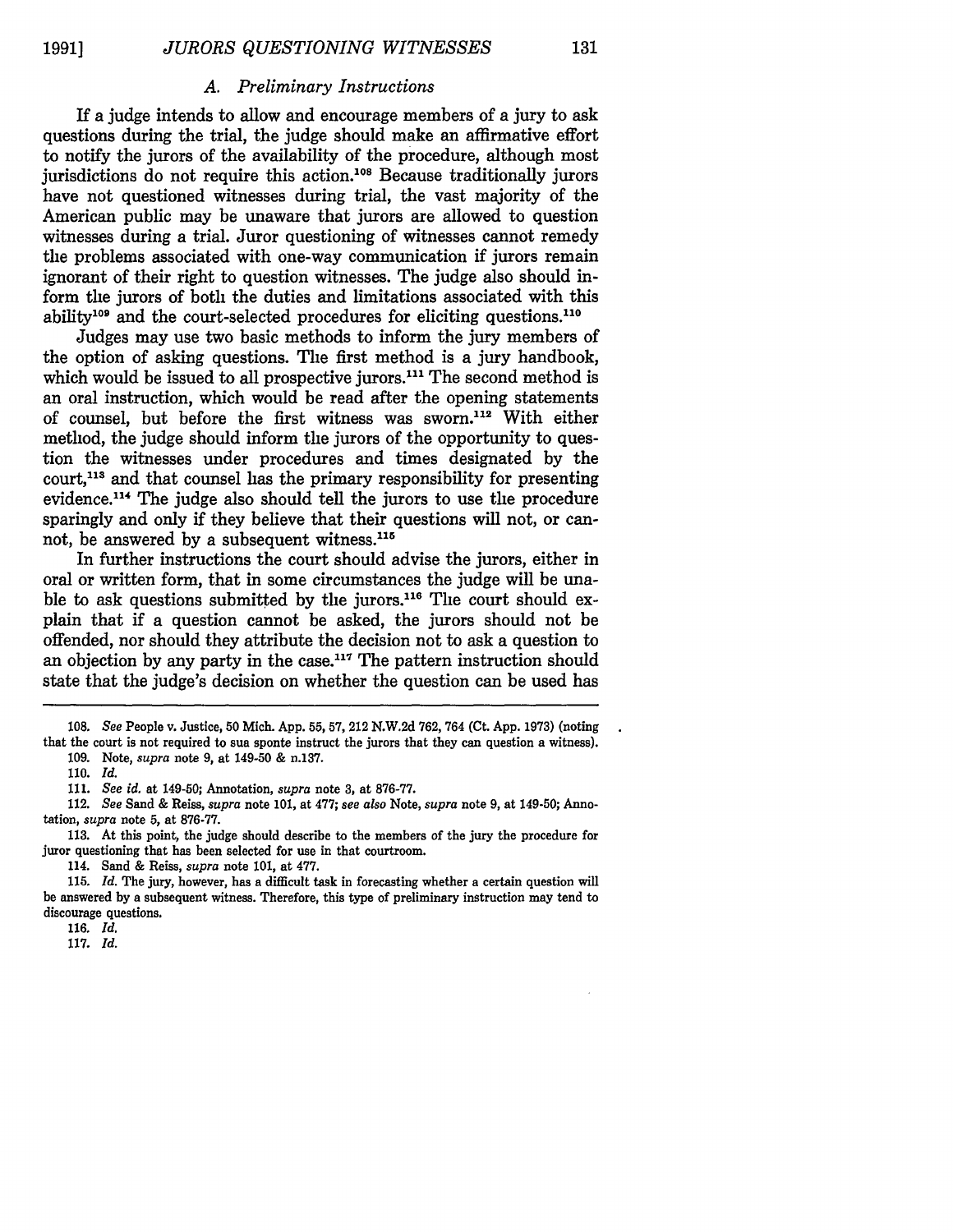nothing to do with the quality of the question,<sup>118</sup> but is based on technical rules of evidence, which must be followed in the courtroom.<sup>119</sup> Finally, the judge should inform the jurors that the judge might refuse to ask the question because a subsequent witness will address the information.<sup>120</sup>

Neither method of conveying this information to the jurors is perfect. Although jury handbooks have been an accepted form of jury orientation for more than a quarter of a century,<sup>121</sup> jurors may not read the handbook. At the same time, oral instructions can be too long and complicated and, therefore, difficult to understand and remember.<sup>122</sup> Additionally, if a juror is not paying attention during oral instructions, the juror may fail to utilize the procedure or may use it improperly. Thus, the judge should use a combination of these two procedures to inform the members of the jury properly. To be effective, both oral and written instructions must be short and to the point.

#### *B. Procedures*

The most important decision for the judge who will use jury questioning is choosing the procedure that the judge will employ to solicit questions from jurors during trial. Because virtually all jurors are lay persons, the judge must design a procedure that lessens the possibility of a reversal on appeal, but heightens the flexibility of the questioning process.<sup>123</sup>

120. *Id.*

123. Conceivably, a judge could decrease the risk of reversal on appeal to zero by using a strict screening procedure to enhance thorough consideration of the implications of a juror's question to a witness. By eliminating the risk of reversal entirely, however, the judge would add a significant amount of time to the trial process. Alternatively, the judge could ignore the risks of a reversal on appeal and allow the members of the jury wide latitude in the questioning process. This option certainly would lead to a shorter trial than use of a strict screening procedure; however, any time saved would be more than offset by the time lost in a new trial because of an improper juror question.

**<sup>118.</sup>** *Id.*

<sup>119.</sup> *Id.* In the typical instruction, the judge also should mention that the rules of evidence are complicated and that lay persons are not expected'to know them. *Id.*

<sup>121.</sup> *See* Note, *supra* note 9, at 150 & n.138.

<sup>122.</sup> Even a relatively simple instruction can be ineffective if given in conjunction with several other instructiois. *Cf., e.g.,* Charrow & Charrow, *Making Legal Language Understandable: A Psycholinguistic Study of Jury Instructions,* 79 **COLUM** L. REv. **1306** (1979) (discussing the "plain English" movement in the context of jury instructions); Forston, *Sense and Non-Sense: Jury Trial Communication,* 1975 B.Y.U. L. REv. 601, 614-15; Robinson, *Causing the Condition of One's Own Defense: A Study in the Limits of Theory in Criminal Law Doctrine,* 71 VA. L. REV. 1, 52 (1985); Steele & Thornburg, *Jury Instructions: A Persistent Failure to Communicate,* 67 N.C.L. REv. 77, 77-78 (1988). Although these articles deal primarily with the problems of jury instructions at the end of a trial, their conclusions apply by analogy to instructions at the beginning of a trial.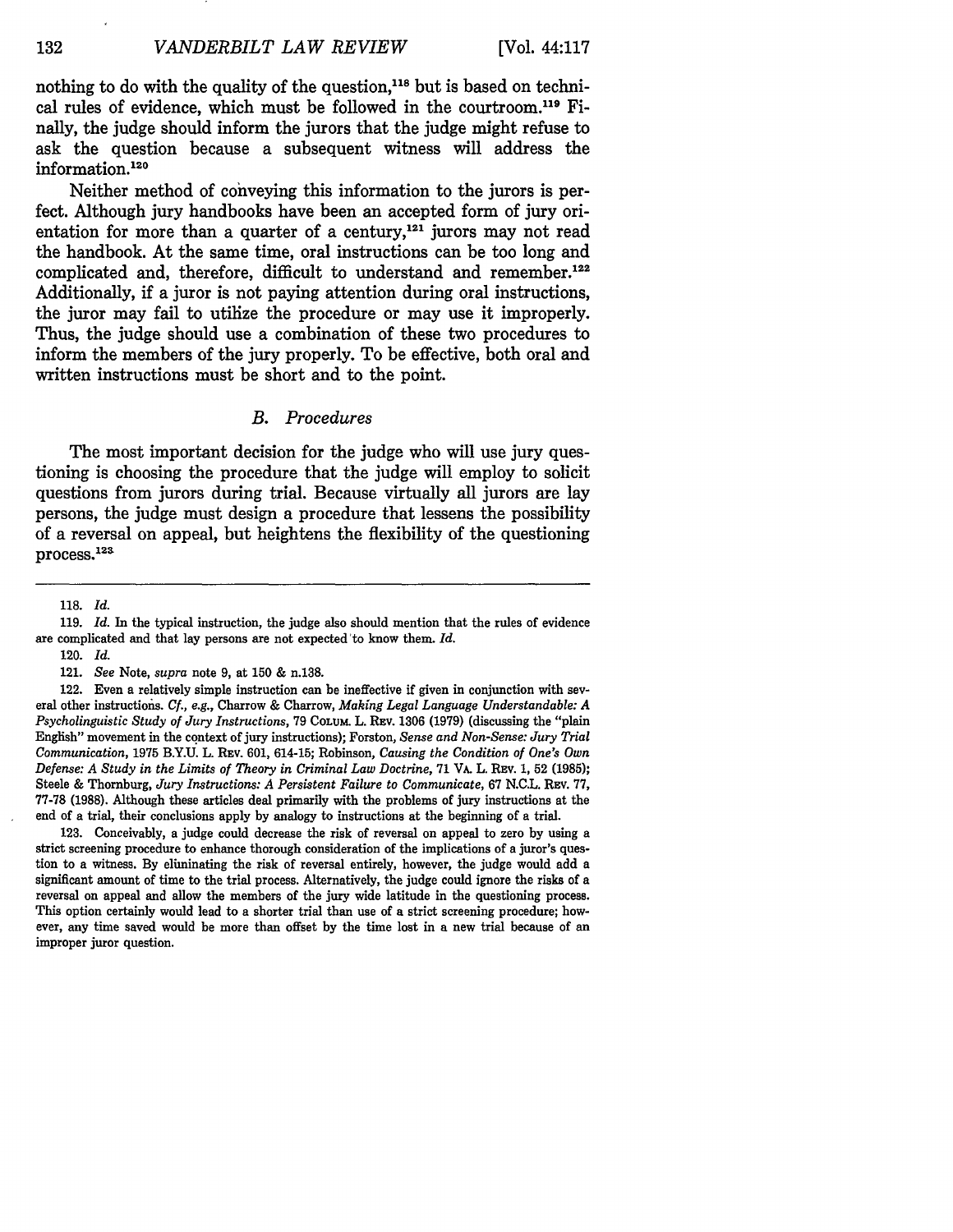**1991]**

#### **1.** Timing of Juror Questions

The obvious starting place is the timing of juror questions. The judge has several options regarding when to allow questions. The judge could allow questions at any time, at the end of the witness's testimony, or at the end of the trial. The first option, allowing jurors to ask questions at any time, would increase the effectiveness of juror questioning. This advantage is outweighed, however, by the disruptions in counsel's line of questioning, particularly when counsel wants to enhance the jury's ability to comprehend the information by eliciting testimony in a deliberate order.<sup>124</sup> Under the third option, in which questions are delayed until the end of the trial, the jury may have difficulty linking the answer to the jurors' questions with the remainder of the witness's testimony. The advantages of allowing jurors to ask questions would be frustrated unnecessarily.<sup>125</sup> This method also could become extremely expensive for the parties in the case, especially if an expert witness had to remain in the courtroom for additional hours or days to answer juror questions. Thus, in most situations the judge utilizes the second timing option and holds questions until after the witness has finished testifying, but before the witness is dismissed.126 If the jury members are allowed to take notes,<sup>127</sup> many of the problems with delay could be eliminated.

In several situations a judge should allow jurors to question a witness immediately. The most obvious example is during the testimony of an expert witness. If the jurors are unable to comprehend the basic information that an expert presents at the beginning of the testimony, subsequent testimony will have little value for the jury.<sup>128</sup> If the judge is concerned with unwieldy juror questioning, the judge could instruct the jurors to ask only definitional questions during the witness's testi-

<sup>124.</sup> *See generally* Note, *supra* note **65,** at 705.

<sup>125.</sup> *Id.*

**<sup>126.</sup>** Waiting until a witness has completed testimony is the most popular method of questioning since it serves to eliminate many of the potentially irrelevant and tangential questions that a juror might have thought of during the witness's testimony. *Id.*

<sup>127.</sup> *Id.* Allowing jurors to take notes is also an extremely controversial subject because of fears that jurors will spend too much time taking notes on irrelevant lines of testimony and miss important pieces of information. *Id.* at 710. A concern that they will record incorrect information also exists. *See id.* A New York state court recently ruled that juror note taking was inappropriate in a case in which the trial judge had allowed two jury members to take notes during a supplemental jury charge. *See* People v. Morales, 159 A.D.2d **86, 559** N.Y.S.2d 869 (App. Div. 1990). The court feared that the jurors would place great weight on their notes, which could be inaccurate or misleading. *Id.* The *Morales* court did not address the issue of juror note taking during the presentation of evidence. *See generally* Sand & Reiss, *supra* note 101, at 477; Note, *supra* note 65, at 687.

<sup>128.</sup> *See* Ratton v. Busby, 230 Ark. 667, **326** S.W.2d 889 (1959) (noting that members of the jury asked 45 questions about the technical nature and structure of an airplane). *See generally* Note, *supra* note 9, at **155.**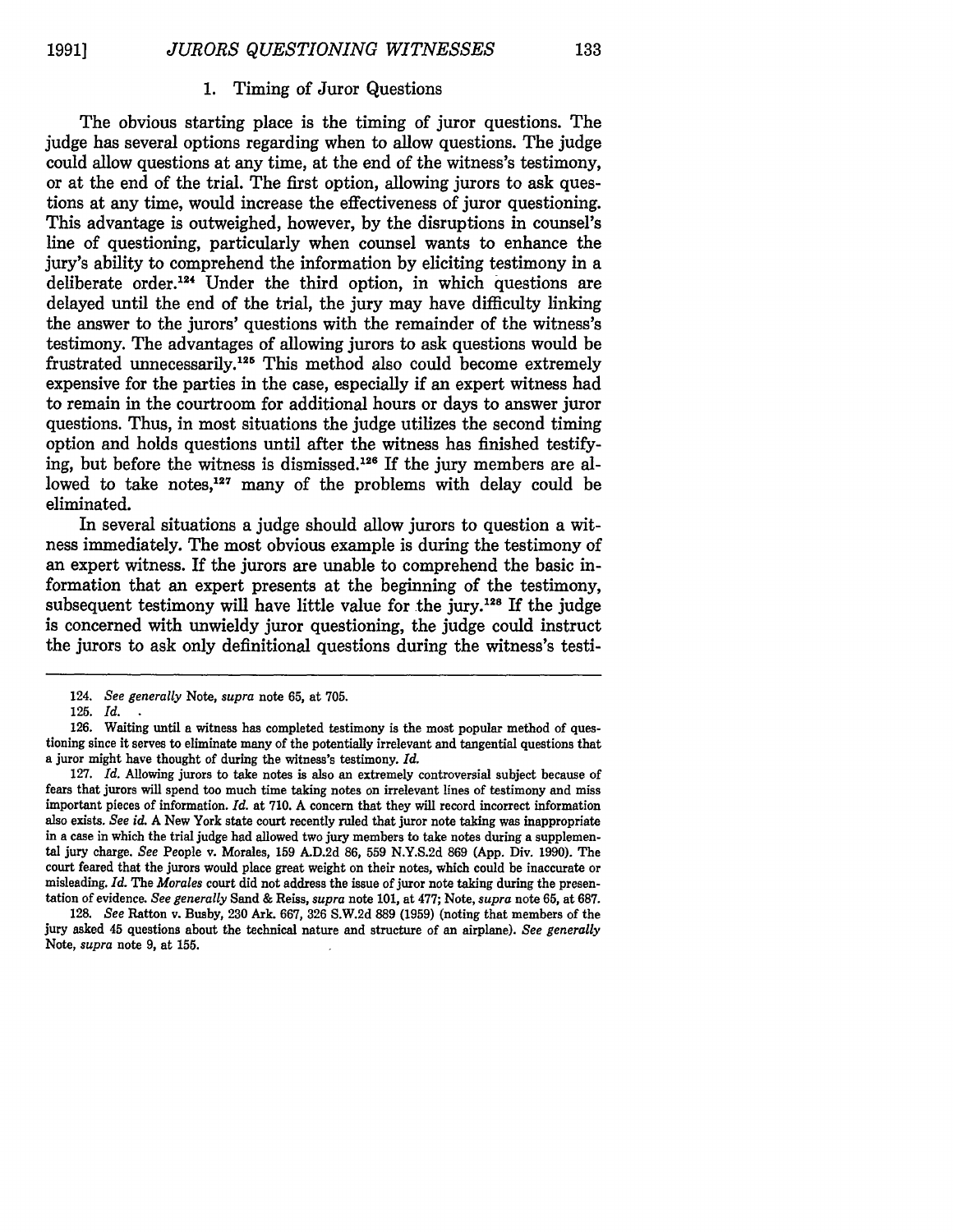134

mony and allow them to ask other questions at the conclusion of the expert's testimony. The judge also could collect the jurors' questions periodically during the testimony rather than waiting until the testimony is completed.<sup>129</sup>

#### 2. Direct Questioning of Witnesses by Jurors

After addressing the timing of questions, the court must choose between direct and indirect questioning. Direct questioning of witnesses encourages maximum juror participation.<sup>130</sup> Because the jurors are asking the questions themselves, they become involved actively in the twoway communication process.<sup>131</sup> Under this system if the juror is unsatisfied with an answer, the juror can seek clarification. Studies have shown that distortion of information is lessened when questions and answers are integrated.<sup>132</sup> Any increases in trial time can be reduced because most of the delays relating to juror questioning come from any initial screening procedure.<sup>133</sup>

The drawbacks of direct questioning probably outweigh the advantages. Most significantly, the risk that an improper question will be asked increases dramatically for several reasons. First, by objecting in front of the jurors, attorneys risk antagonizing them.<sup>134</sup> Many attorneys have said that they wish to avoid this situation and sometimes would be reluctant to raise an objection.<sup>135</sup> The attorney who fails to object, in most jurisdictions, would be barred from arguing on appeal that the juror's line of questioning was improper.<sup>136</sup>

**132.** Note, *supra* note **9,** at **152** n.144. The other methods of questioning discussed *infra* obviously can accommodate any follow-up questions that the juror may wish to raise, but the ability to raise these questions immediately is lost.

- **133.** *See infra* notes 146-59 and accompanying text.
- 134. *See* Annotation, *supra* note **5,** at **878.**

**135.** In informal conversations, many attorneys in the Nashville area told the Author of this Note that they did not wish to be placed in a situation in which they might antagonize a jury member. Therefore, the attorneys noted that they might be reluctant to raise an objection. The Author's informal notes from these conversations are on file with *Vanderbilt Law Review* [hereinafter Informal Notes].

**136.** *See* **FED.** R. EviD. **103.** The only exception would be situations in which the line of questioning was clearly plain error. *See* United States v. Land, **877 F.2d 17, 19** (8th Cir.), *cert. denied,* **110 S.** Ct. 243 **(1989).**

<sup>129.</sup> Naturally, these procedures could be utilized for any type of witness.

<sup>130.</sup> Note, *supra* note 9, at 152.

**<sup>131.</sup>** This involvement is particularly important when an expert witness is testifying and the members of the jury must learn about a new subject. If they are forced to use an indirect method of questioning, jurors may not comprehend the testimony because the witness has failed to discuss, or the members of the jury have failed to comprehend, the initial pieces of information that facilitate understanding of the important and more complex aspects of the witneis's testimony. *See id.* at **152-53.** For a discussion of the indirect questioning method, see *infra* notes **146-67** and accompanying text.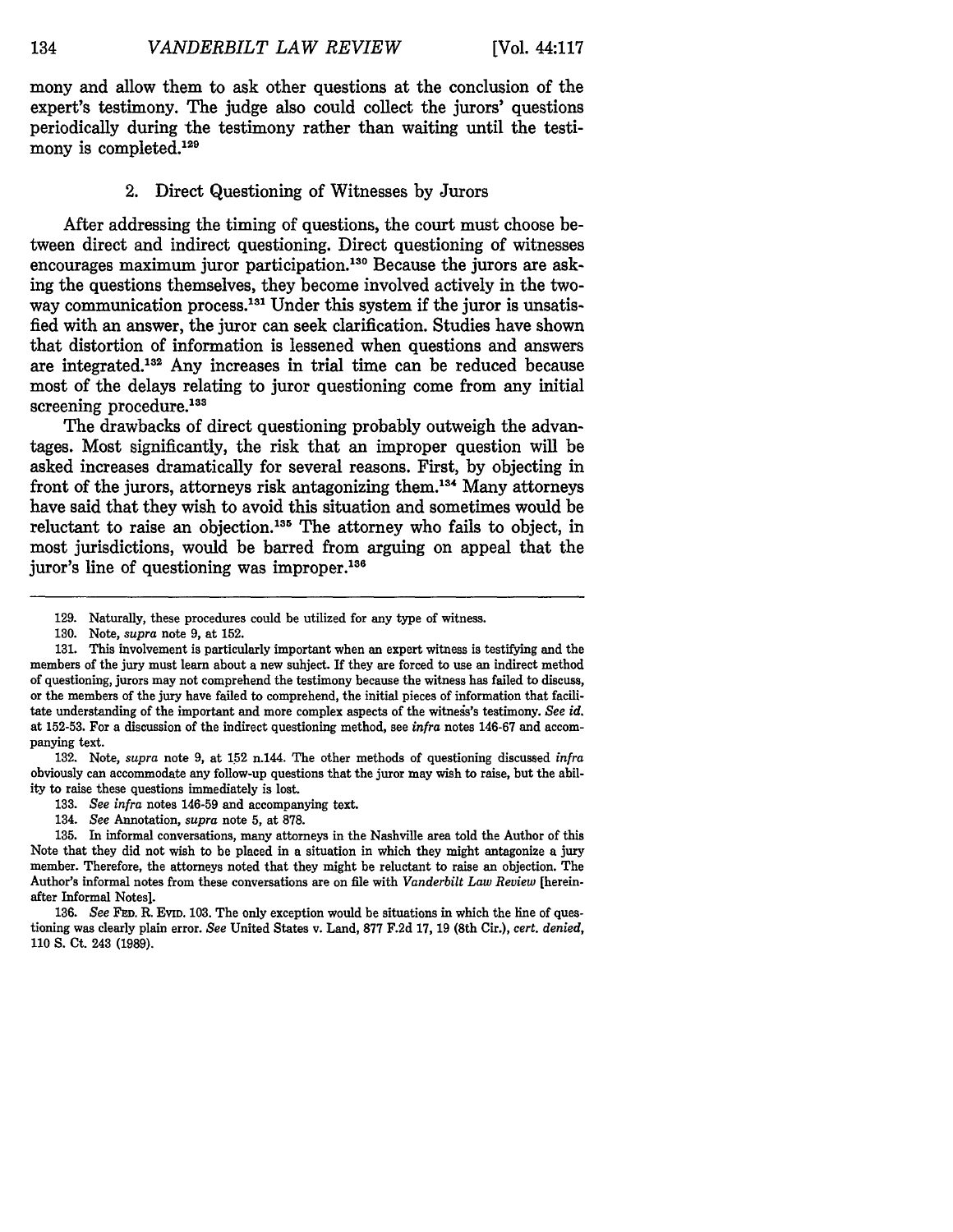Commentators and courts have proposed two solutions to these problems, but both have serious flaws. Some courts have held that the judge has an affirmative duty to rule on the impropriety of a question if the attorneys fail to object. 137 The judge, however, risks violating the prohibition against acting as an advocate. Some commentators suggest that the judge use a procedure similar to the one provided in Rule 614(c) of the Federal Rules of Evidence regarding objections to questions asked by the trial judge.<sup>188</sup> Under Rule  $614(c)$ , objections to the judge's questions of witnesses "may be made at the time or at the next available opportunity when the jury is not present."<sup>139</sup> The rule is designed to lessen the chance of embarrassment to counsel and possible prejudice incurred from objecting in front of jurors, while simultaneously assuring that objections are made in time to take corrective measures.<sup>140</sup>

This second suggestion has potential problems with retroactivity and juror bias. It gives attorneys the opportunity to object to a juror's question after learning that the juror has discovered some extremely damaging evidence. If the attorney waits until the next recess to object, the question already will have been asked and answered.<sup>141</sup> and the damage done. If the judge decides that a remedial measure. is necessary, the jurors quickly will discover that the juror's question caused a problem, and the jurors may be able to discern which attorney objected, thereby eliminating any advantages that might have been gained **by** the attorney's attempt to invoke Rule 614(c). The problem is compounded further by the questionable effectiveness of remedial instructions.<sup>142</sup>

Even if an objection is raised and sustained in the presence of the jury, several problems remain. The witness may attempt to answer the question despite the objection. Although the witness could be held in contempt of court and the judge could instruct the jury to disregard the witness's answer, remedial measures may be ineffective and, in fact, may make the questioning juror feel uncomfortable or angry at being thwarted by rules of evidence that the juror does not understand.<sup>143</sup>

In addition, many jurisdictions do not allow members of the jury to

140. *See id.* advisory committee's note.

**<sup>137.</sup>** State v. Crawford, **96** Minn. **95,** 104 N.W. **822 (1905);** Sparks v. Daniels, 343 **S.W.2d 661** (Mo. Ct. **App. 1961).**

**<sup>138.</sup>** *See, e.g.,* Note, *supra* note **9,** at **160.**

<sup>139.</sup> **FED. R. EVID. 614(c).** 

<sup>141.</sup> The attorney, of course, could ask for a side-bar conference immediately after the question has been asked and request that the jury be excused so that the attorney could argue over the propriety of the question. The jury quickly would see through this ruse.

<sup>142.</sup> *See, e.g.,* DeBenedetto v. Goodyear Tire **&** Rubber Co., 754 **F.2d 512, 516** (4th Cir. **1985).**

<sup>143.</sup> *Id.*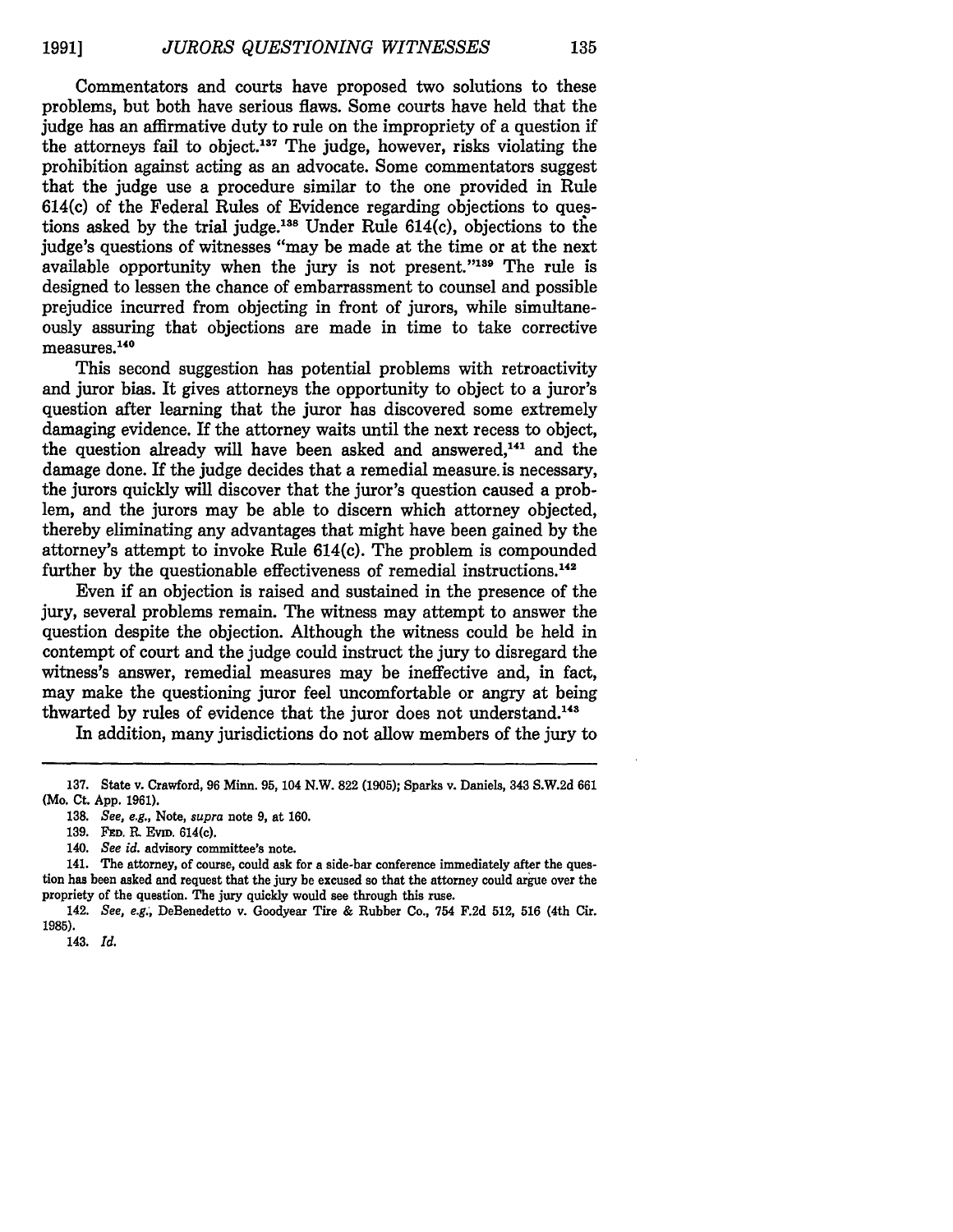discuss the case with anyone until deliberations have begun.14 <sup>4</sup>**Al**though asking questions may not rise to the level of jury members beginning deliberations before the end of the trial, the spirit of the prohibition against beginning deliberations may be violated, and as a result, the jury may develop a particular opinion about a line of questioning.145 If this process begins to happen, the jurors may lose their impartiality and reach a decision prematurely-before the parties have an opportunity to present their case.

#### **3.** Indirect Questioning with Judicial Screening

Many of the judges who use juror questioning choose the indirect method because of a perceived potential for lack of control with direct questioning.146 The judge can implement indirect questioning in either of two ways.

#### *a. Oral Questions*

One technique requires jurors to direct their questions to the judge orally. The judge, having instructed the witness previously to refrain from answering any questions posed **by** a juror until after a ruling on the propriety of the question, considers any objections raised **by** the attorneys<sup>147</sup> during a side-bar conference out of the jury's hearing.<sup>148</sup> This precaution would reduce, though not completely eliminate, the risk that the attorneys will antagonize the jurors. If the question is found to be impermissible, the judge either simply refuses to ask the question or briefly explains the decision to the **jury. <sup>49</sup>**If the question is

146. *See, e.g., Land,* **877 F.2d** at **19;** United States v. Polowichaly, **783 F.2d** 410, 413 (4th Cir. **1986);** *DeBenedetto,* 754 **F.2d** at **515-17.** *See generally* Note, *supra* note **9,** at **156.**

148. Without this side-bar conference, the attorney who wishes to object would have to object in open court, thereby eliminating many of the advantages of the indirect questioning method. *See* Note, *supra* note **65,** at **707.**

149. *Id.* **A** short, nontechnical explanation would be preferable because it might prevent the

<sup>144.</sup> *See* City of Pleasant Hill v. First Baptist Church, **1** Cal. **App. 3d** 384, **82** Cal. Rptr. **1** (Ct. **App. 1969);** Smith v. Brown, 102 Cal. **App. 477, 283** P. **132** (Ct. **App. 1929);** State v. Washington, **182** Conn. 419, 438 **A.2d** 1144 **(1980);** Glasgow Realty Co. v. Metcalfe, 482 S.W.2d **750 (Ky. 1972);** St. Louis Southwestern Ry. Co. v. Gregory, **387 S.W.2d 27** (Tex. **1965).** This prohibition generally extends to any situation in which the jury members are not functioning as a jury. Cloudt v. Hutcherson, **175 S.W.2d** 643 (Tex. Civ. **App.** 1943). The decision on whether to declare a mistrial is, of course, within the discretion of the judge. The conversations of jurors probably would have to occur several times and rise to the level at which the prejudice outweighs the jury's ability to reach a fair verdict. *See* Wilson v. California Cab Co., **125** Cal. **App. 383, 13 P.2d 758** (Ct. **App. 1932)** (holding that discussions concerning a map which had been introduced into evidence were not sufficiently prejudicial to be grounds for a mistrial); Higgins v. Dean Gas Engine **&** Foundry Co., 140 **Ky.** 44, **130** S.W. **800 (1910)** (holding that one juror expressing an opinion about the evidence to another juror was not sufficiently prejudicial to be grounds for a mistrial).

<sup>145.</sup> *See DeBenedetto,* 754 **F.2d** at **516-17;** *see also Land,* **877 F.2d** at **19.**

<sup>147.</sup> *See* Nelson v. State, **257** Ark. **1, 513 S.W.2d** 496 (1974).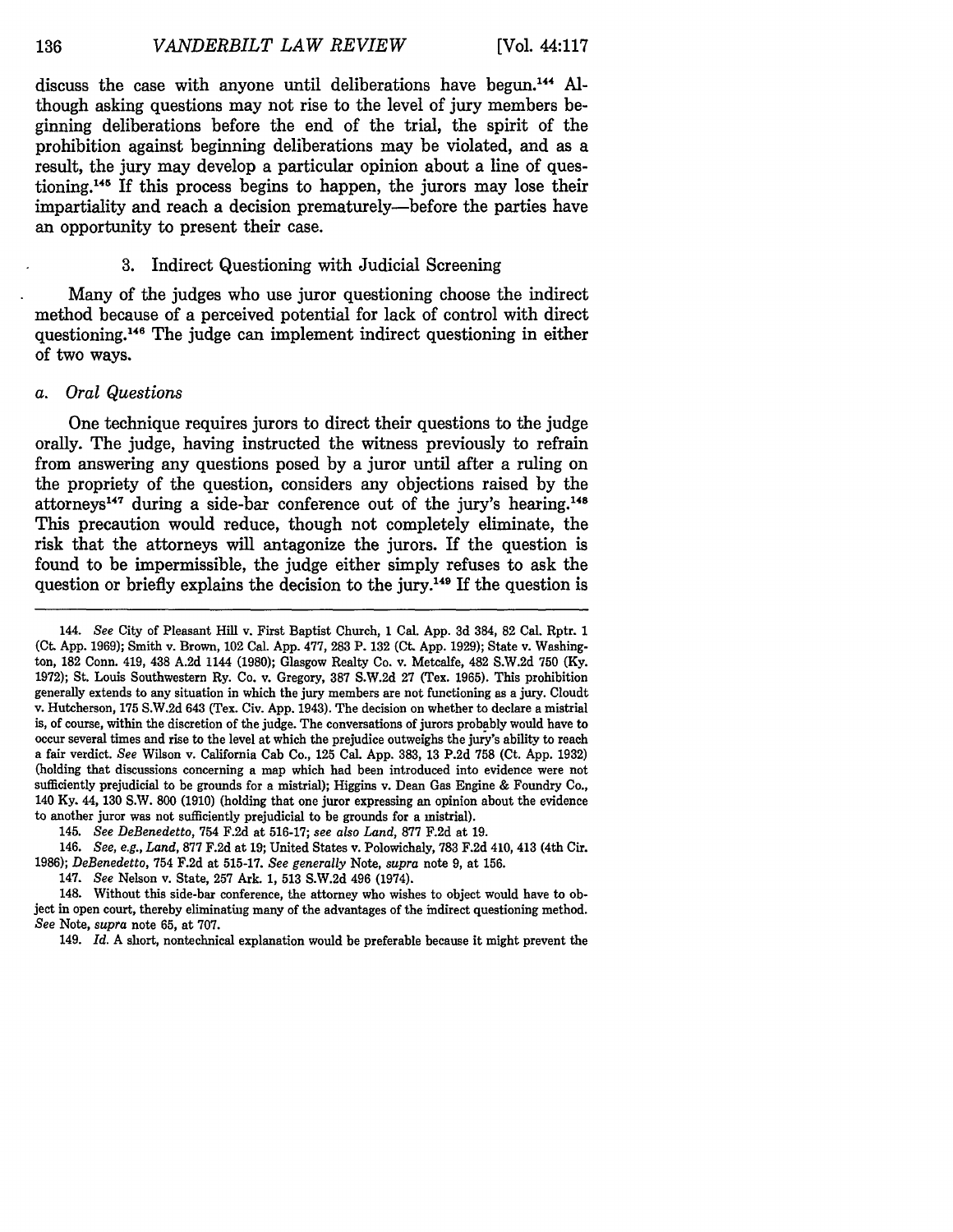deemed permissible, then the question remains as asked or the judge rephrases the question to avoid problems with form. 150 The judge also has the option of instructing the attorneys to discuss the matter.'51 **Ad**ditionally, the judge should allow the attorneys to conduct another round of examination to clarify any issues raised **by** the jurors' questions.<sup>152</sup>

Although this type of indirect questioning eliminates virtually all of the problems associated with direct questioning of witnesses **by** the jury, this method is not perfect. The questions themselves might be so prejudicial that the judge must declare a mistrial because the jurors have heard the question. For example, the prejudice problem arises if a jury member asked questions relating to insurance coverage<sup>153</sup> or the defendant's failure to testify.<sup>154</sup> The problem would be exacerbated if the witness ignored the judge's instruction and answered the question. The seriousness of this problem depends on the effectiveness of a remedial instruction.<sup>155</sup>

#### *b. Written Questions*

The other method of indirect questioning requires jurors to write down questions arising during a witness's testimony.<sup>156</sup> After the witness has finished testifying, but before dismissal, the bailiff collects the questions and presents them to the judge.<sup>157</sup> The judge then screens the

153. The Federal Rules of Evidence prohibit questions concerning insurance coverage asked for the purpose of establishing whether the person acted negligently or otherwise wrongfully. *See* **FED.** R. **EVID.** 411.

154. In criminal cases, the fifth amendment protects the defendant's right to refuse to testify. *See* U.S. **CONST.** amend. V.

155. In Maggart v. Bell, 116 Cal. App. 306, 2 P.2d 516 (Ct. App. 1931), the appellate court held that a juror's question regarding whether the defendant had accident insurance was harmless because the trial judge ordered the witness not to answer the question and immediately admonished the jury to disregard the question. *Id.* In Espinoza v. State, 73 Tex. Crim. 237, 165 S.W. 208 (Crim. App. 1914), no reversible error resulted when the court informed the jury that they could not consider the question of why the defendant did not testify. *Id.* Other courts, though, have questioned the effectiveness of a remedial instruction and have noted that in certain situations a judge would have no other choice but to declare a mistrial. *See, e.g., DeBenedetto,* 754 F.2d at 512.

156. *See* People v. Gates, 97 Cal. App. 3d Supp. 10, 158 Cal. Rptr. 759 (App. Dep't Super. Ct. 1979); State v. Barrett, 278 S.C. 414, 297 S.E.2d 794 (1982).

**157.** State v. Martinez, **7** Utah 2d **387, 326 P.2d** 102 **(1958)** (suggesting that juror questions should be revealed privately to the judge).

jurors from trying to guess the reason that the question was not asked. In turn, this measure should reduce the possibility that the jury will return an incorrect verdict.

<sup>150.</sup> Note, *supra* note 9, at 153; *see also* Steckler, *Management of the Jury,* 28 F.R.D. 190, 196-97 (1961). Naturally, the judge can ask follow-up questions as long as the judge does not violate the restrictions on the judiciary's right to ask questions. *See supra* notes 65-77 and accompanying text.

**<sup>151.</sup>** Note, *supra* note 9, at 153.

<sup>152.</sup> Note, *supra* note 65, at 705.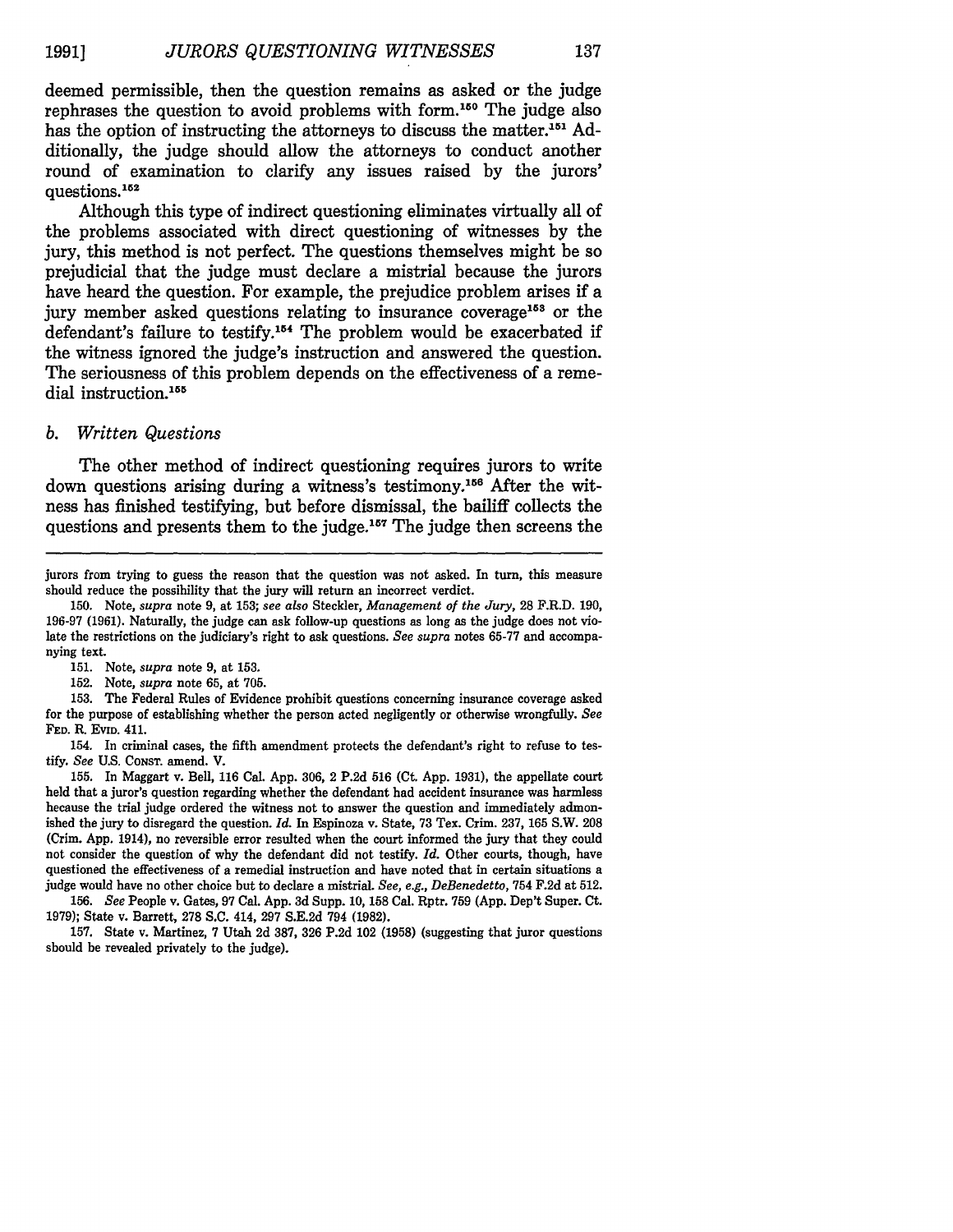questions in chambers in the presence of attorneys for both parties.158 After each side has an opportunity to object to a question, the judge makes a ruling.<sup>159</sup> The entire procedure is conducted in the presence of the court reporter and is part of the official record of the trial.160 After the conference the judge and lawyers return to the courtroom, and the judge poses the questions to the witness.<sup>161</sup>

The judge also has the option of briefly explaining to the jury that some of the jurors' questions will not be asked.<sup>162</sup> Naturally, the judge could rephrase any juror questions to satisfy the rules of evidence, or the judge could pursue any line of questioning raised by the jurors' questions. The traditional rules for questions from the bench govern any questions asked by the judge.<sup>163</sup>

Although this procedure would remove the spontaneity of the questions, eliminating jury exposure to an improper question and answer offsets this disadvantage.<sup>164</sup> Anonymity also eliminates any potential risk that a juror might try to violate the prohibition against beginning deliberations prior to conclusion of the trial by using the questioning process to communicate with the other jurors about the case. The risk of excessive questioning, however, remains a potential drawback.<sup>165</sup>

The direct method and the two indirect methods of questioning have their own inherent advantages and disadvantages. The circumstances surrounding the witness's testimony will dictate the method of soliciting juror questions. Since the procedures to be used are ultimately at the judge's discretion, the procedures could be varied according to the type of testimony. Thus, if an expert witness is testifying, the

**<sup>158.</sup>** Note, *supra* note **65,** at **705-07.** One commentator has suggested that the judge could review the written questions and ask those questions that do not contain obvious relevancy or competency problems without consulting the attorneys. *See id.* at 707. This method would not eliminate, however, the problems associated with objecting to juror questions in front of the jury. *Id.* Because this suggestion fails to address this problem, this method tends to eliminate the value of soliciting questions in writing. *Id.; see* United States v. Land, 877 F.2d 17, 19 (8th Cir.), *cert. denied,* 110 **S.** Ct. 243 (1989).

<sup>159.</sup> *Id.* 160. Note, *supra* note 65, at 706-07.

<sup>161.</sup> *Id.* at 707.

**<sup>162.</sup>** *Id.* If the judge chooses not to inform the entire jury that one of their questions has been ruled inadmissible, the judge may antagonize only the juror who submitted the question. Obviously, if the jurors talk to each other during the case, the judge's decision to remain silent could backfire.

<sup>163.</sup> The judge's ability to rephrase the questions is included in the judge's right to ask questions. *See supra* notes 65-77 and accompanying text (discussing the traditional rules of judicial questioning).

<sup>164.</sup> Note, *supra* note 9, at 156.

<sup>165.</sup> Resolution of this issue ultimately depends on how seriously the members of the jury take their duty and whether the trial judge is willing to admonish the jurors to use restraint once juror questioning becomes excessive.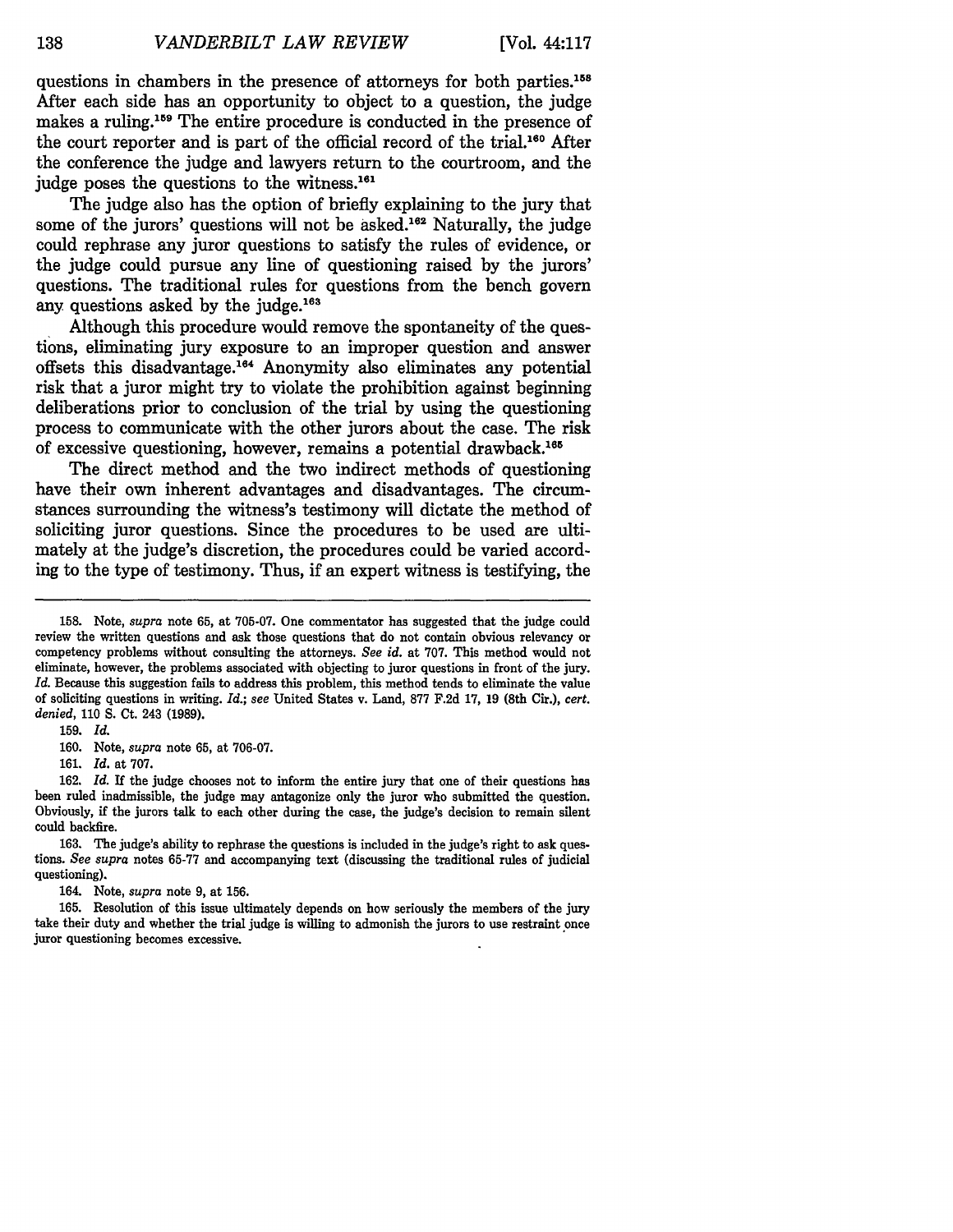judge might allow jurors to ask any questions that relate to the definition of terms used in the testimony as the questions arise. On the other hand, if the witness is a victim of a violent crime,<sup>166</sup> for example, the judge might decide to delay juror questioning until after the witness has finished testifying. The judge also might choose to screen in chambers in the presence of both parties' attorneys any questions posed to the victim. Of course, the judge still has the option of utilizing only one screening procedure.<sup>167</sup>

#### 4. Scope of Juror Questioning

Under the Federal Rules of Evidence, an attorney who cross-examines a witness generally is limited to questioning the witness on matters that have been the subject of direct examination.<sup>168</sup> The rules, however, do give the judge discretion to allow broader questioning when necessary.<sup>169</sup> Judges have the discretion to extend this notion to juror ques**tions.1 <sup>70</sup>**Ultimately, the issue is whether the judge can maintain effective control over the courtroom and the questioning process. The judge has the following options: (1) limiting the scope of juror questioning to those matters raised during direct and cross-examination, and (2) allowing any relevant questions that do not violate the rules of evidence.

If the juror is limited to asking questions that are within the scope of direct and cross-examination, the juror can clarify only information raised during the testimony. The juror cannot ask questions on subjects that the parties have omitted.<sup>171</sup> Under this approach, the judge reduces the opportunity for prejudicial, irrelevant, or otherwise harmful

**169.** Note, *supra* note **65,** at **700.**

**<sup>166.</sup>** Rape victims, in particular, have difficulty testifying when only the prosecutor, defense attorney, and judge are allowed to ask questions. Allowing 12 more people to ask questions could turn the trial into an inquisition unnecessarily.

**<sup>167.</sup>** The parties usually outline the purpose and content of each witness's testimony for opposing counsel and the judge before the trial commences. Thus, the judge can choose a questioning method prior to trial.

**<sup>168.</sup> FED.** R. Evm. **611(b)** states: "Cross-examination should be limited to the subject matter of the direct examination and matters affecting the credibility of the witness. The court may, in the exercise of discretion, permit inquiry into additional matters as **if** on direct examination." *See generally* Note, *supra* note **65,** at **700.**

**<sup>170.</sup>** *See* People v. Knapper, **230 A.D. 487,** 492, 245 **N.Y.S.** 245, **251 (App.** Div. **1930)** (discouraging juror questioning, but noting that courts have held that a juror question is not error **if** the juror clearly asked the question in a good faith attempt to elicit facts overlooked **by** counsel) (quoting White v. Little, **131** Okla. **132,** 134, **268 P.2d** 221, 222 **(1928));** Note, *supra* note **9,** at **157;** Note, *supra* note **65,** at **700.** The Federal Rules of Evidence are designed to leave the operation of the courtroom and the questioning of witnesses almost entirely within the judge's discretion. FED. R. **EvID.** 611(a), **(b).**

**<sup>171.</sup>** *See* Note, *supra* note **9,** at **157-58** (stating that courts are split over whether jurors can ask questions about omitted information); Note, *supra* note **65** at **702-03.**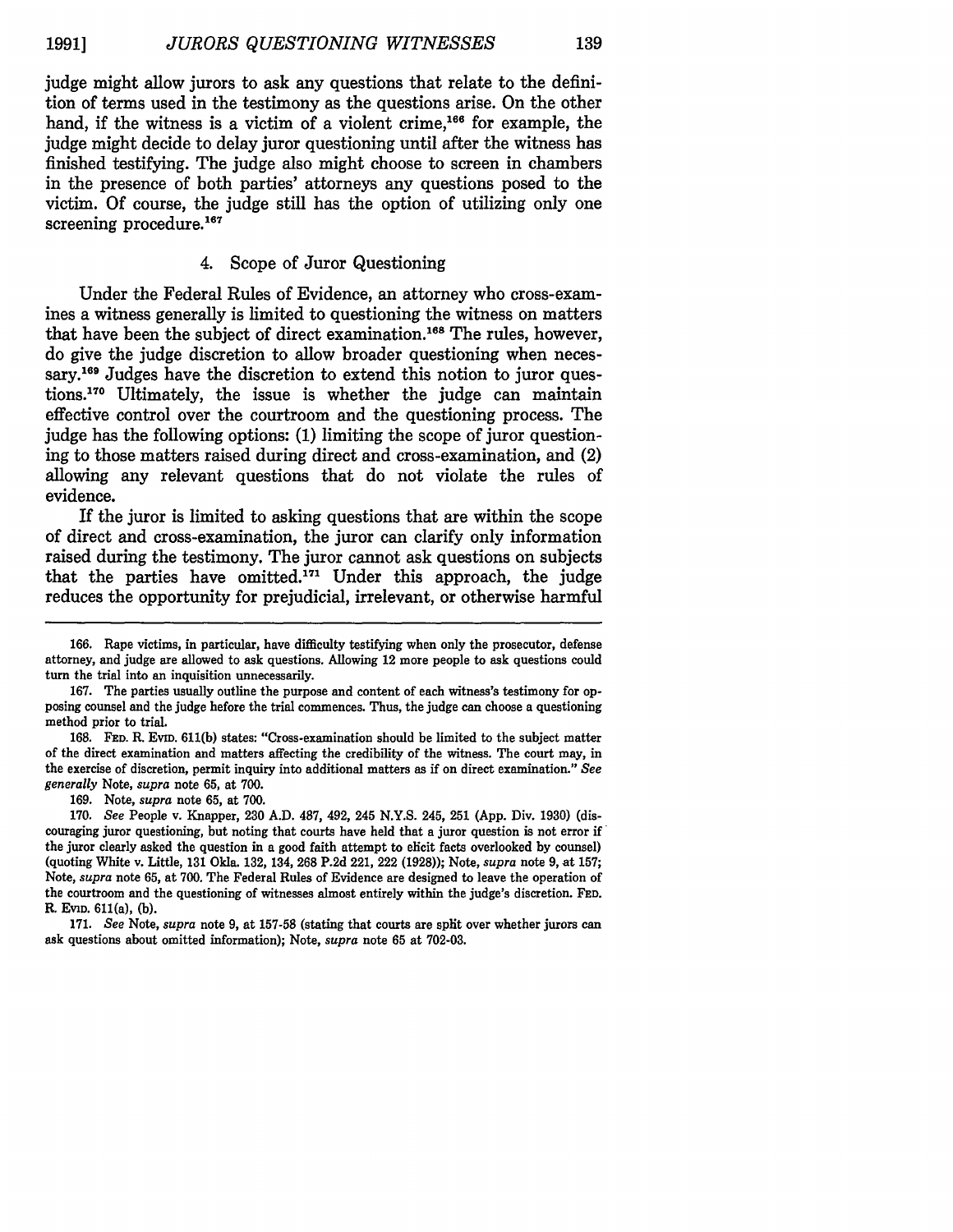140

inquiries. 172 Furthermore, the relevance of the questions is ensured because the jury questions are limited to topics on the record.<sup>173</sup>

The second option allows jurors to ask questions that are germane to the issues. <sup>17</sup> 4 The jurors can venture outside the **realm** of clarifying testimony and ask questions that they believe are necessary for making a proper determination in the case.175 Jurors who use this method are more informed about the case than usual, but the risk of unnecessary and frivolous questions increases dramatically.<sup>176</sup> If the questioning process is not controlled carefully, this procedure also gives jurors the opportunity to turn the trial into an inquisition.17 7 Some commentators have argued that the problems associated with this second method are offset **by** allowing general questions, which lessen the risk that counsel might attempt to hide evidence from the jury.178 Unfortunately, the commentators making this argument have overlooked the fact that the judge already has the power to ask witnesses questions to prevent attorneys from hiding evidence.<sup>179</sup>

#### V. THE **ARGUMENTS IN** FAVOR OF **JURORS QUESTIONING** WITNESSES: THE EMPIRICAL STUDIES

During the past ten years at least three major studies have addressed juror questioning: a study conducted in the Second Circuit and two studies by Professor Stephen Penrod and Mr. Larry Heuer.<sup>180</sup> The studies are based on real trials during which jurors were allowed to pose

177. *Id.* at 701-02.

178. *See* Note, *supra* note 65, at **701** (noting that because attorneys are not protected from attempts by the judge or opposing counsel to obtain information that has been omitted, no reason exists for denying this power from the jury).

179. *See supra* notes 65-77 and accompanying text.

180. The first study was conducted in the Second Circuit from 1982 to 1985. The results were published in 1985 in an issue of the *New York University Law Review. See* Sand & Reiss, *supra* note **101,** at 423. Heuer and Penrod administered the other two experiments. One was carried out in Wisconsin and involved approximately 70 trials. Heuer & Penrod, *supra* note 16, at 237. The other was sponsored by the American Judicature Society and the State Justice Institute; the preliminary results were reported in *The Docket,* the journal for the National Institute for Trial Advocacy. Heuer & Penrod, *supra* note 7, at 4. A more complete discussion of the second Heuer and Penrod study was published as this Note was being printed. *See* Heuer & Penrod, *Some Suggestions for the Critical Appraisal of a More Active Jury,* 85 Nw. U.L. REv. 226 (1990).

**<sup>172.</sup>** Note, *supra* note **65,** at **702-03.** For example, the constraint of asking questions only on issues raised during direct and cross-examination automatically eliminates questioning on insurance and remedial measures since the attorneys do not ask these questions. *See supra* note 153. Thus, these issues would be placed outside of the permissible scope of juror questioning. *See supra* note 168 and accompanying text.

<sup>173.</sup> *See* Note, *supra* note 65, at 702-03.

<sup>174.</sup> *See* Nelson v. State, 257 Ark. 1, 513 S.W.2d 496 (1974); Note, *supra* note 9, at 157 & n.175.

<sup>175.</sup> *See* sources cited *supra* note 175.

<sup>176.</sup> Note, *supra* note 65, at 701.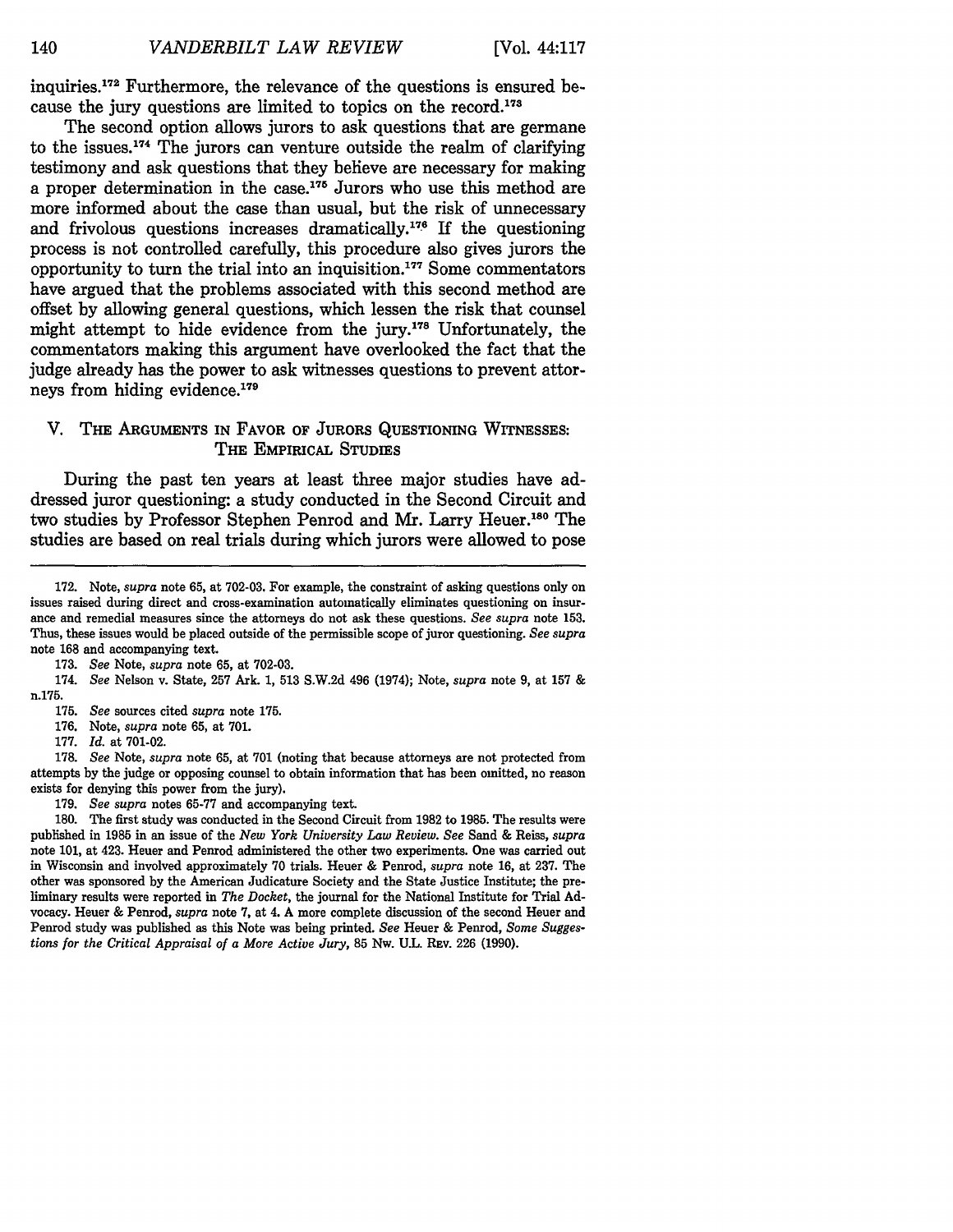questions to witnesses under an indirect questioning method in which the judge screened written questions. 181 Because the judges and lawyers in each Heuer and Penrod study agreed to participate in the study at the outset,<sup>182</sup> the results could be skewed in favor of allowing jurors to ask questions.

Significantly, in each of the studies, the jurors who could question witnesses were more satisfied with their jury service than those who were not allowed to ask questions.<sup>183</sup> This satisfaction stemmed from the additional involvement of asking questions.184 Jurors claimed that they were less worried about an incorrect verdict because asking questions eliminated their concerns about insufficient information.185 Despite this fact, however, several judges who participated in the Second Circuit study concluded that they would not allow juror questions in the future. $186$ 

The other important finding in the studies focused on the number of questions asked and the parties' satisfaction with the procedure. The Second Circuit study revealed no correlation between the number of questions asked and the judge's perception of the utility of the procedure.<sup>187</sup> One of the Heuer and Penrod studies, however, found that judges became more concerned with the utility of the procedure as the number of questions increased.<sup>188</sup>

The Heuer and Penrod studies also showed that the belief that jury questions uncover pertinent and helpful information<sup>189</sup> has been exaggerated.<sup>190</sup> Benefits in this area were modest at best.<sup>191</sup> Modern discovery methods and the adversarial process may have eliminated the

Four of the judges in the Second Circuit study noted that they had sensed that the questioning process focused the jurors' attention on important issues, increased jurors' sense of involvement in the case, and kept the jurors more alert. Sand **&** Reiss, *supra* note **101,** at 446.

184. *See* Heuer **&** Penrod, *supra* note **7,** at **10.**

**185.** *Id.; see also* Sand **&** Reiss, *supra* note **101,** at 444.

**186.** Sand **&** Reiss, *supra* note **101,** at 444.

**188.** Heuer **&** Penrod, *supra* note **7,** at **5;** *see also* Heuer **&** Penrod, *supra* note **16,** at **237.**

**189.** *See* State v. Kendall, 143 **N.C. 659, 57 S.E.** 340 **(1907);** *see also supra* text accompanying notes **98-100.**

**190.** Heuer **&** Penrod, *supra* note **7,** at **10;** *see also* Heuer **&** Penrod, *supra* note **16,** at **237;** *supra* note **101** and accompanying text.

**<sup>181.</sup>** *See* sources cited *supra* note **180.** For a discussion of the indirect questioning method, see *supra* notes **146-65** and accompanying text.

**<sup>182.</sup>** Heuer **&** Penrod, *supra* note **7,** at 4; Heuer **&** Penrod, *supra* note **16,** at **237.** In the Second Circuit study only the judges agreed to participate. Sand **&** Reiss, *supra* note **101,** at 423.

**<sup>183.</sup>** *See* Heuer **&** Penrod, *supra* note **7,** at **10.** In the first Heuer and Penrod study, the results indicated that juror questioning decreased juror doubts about the testimony. Heuer **&** Penrod, *supra* note **16,** at **231.** The study, however, was unable to verify the hypothesis that juror questioning increases juror satisfaction with the trial procedure.

**<sup>187.</sup>** *Id.* at 446.

**<sup>191.</sup>** *See* Heuer **&** Penrod, *supra* note **7,** at **10;** Heuer **&** Penrod, *supra* note **16,** at **237.**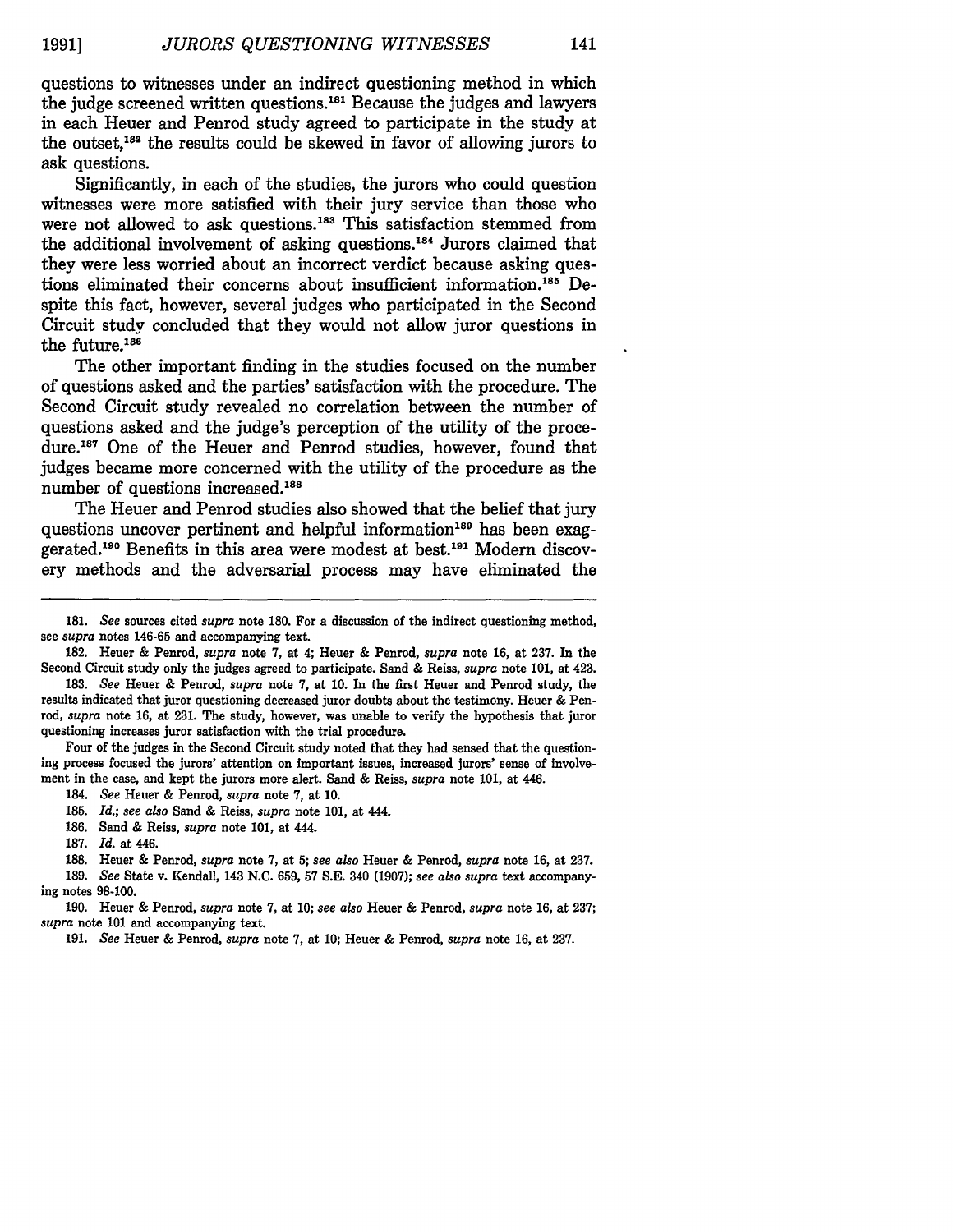surprises that, in the past, had arisen in the middle of a case.<sup>192</sup> The studies further revealed that juror questions provided little instruction about the jurors' understanding of the evidence and law in the case.<sup>193</sup> This discovery is surprising because juror understanding was one of the principal reasons that commentators have cited for the adoption of juror questioning.<sup>194</sup> In addition, the studies have not provided information on juror bias.195 Since researchers are not allowed to watch actual jury deliberations, empirical proof in this area will be difficult.<sup>196</sup>

Notably, the Second Circuit study found a divergence between the views of attorneys for the prosecution or the plaintiff and those representing the defense.<sup>197</sup> Prosecutors and plaintiff counsel were overwhelmingly in favor of allowing jurors to ask questions.<sup>198</sup> On the other hand, defense counsel were split on the subject, with several attorneys strongly opposed to allowing jurors to ask questions.<sup>199</sup> Unfortunately, the study did not offer a reason for this important split.<sup>200</sup>

One potential explanation is that the defense attorneys believed that they were unable to hide information when jurors were allowed to ask questions. This explanation is unlikely, however, because even in the absence of juror questioning the judge could ask questions.<sup>201</sup> An alternative explanation is that the jurors became biased against the defense by the time the defense started to present its case. None of the studies have considered this possibility, but any juror bias should become apparent in the questions asked by the jury members.

#### VI. ANALYsIs

Juror questioning definitely can be a useful procedure in certain limited situations. The usefulness of juror questioning of witnesses dur-

200. *Id.*

**<sup>192.</sup>** *See* Heuer **&** Penrod, *supra* note **7,** at **10;** Heuer **&** Penrod, *supra* note **16,** at **237.**

**<sup>193.</sup>** *E.g.,* Heuer & Penrod, *supra* note **7,** at **10;** Heuer **&** Penrod, *supra* note **16,** at 254.

<sup>194.</sup> Heuer **&** Penrod, *supra* note **7,** at **10.** This problem may stem from the fact that the screening procedures used to weed out potentially biased or improper questions are time consuming and, therefore, discourage jury members from asking questions.

**<sup>195.</sup>** *Id.* at **5** (stating that a "final concern is that when an objection to a juror's question is sustained, the jury will draw inappropriate inferences").

<sup>196.</sup> *Id.* Heuer and Penrod have assumed that judicial dissatisfaction with jury verdicts would increase if the jurors became biased. Many cases are close, however, and the jury could return with a verdict that favors one party without the jury bias being evident. In addition, the jury instructions that the judge gives can lead the jury to a verdict and have a great impact on the outcome of the case. Thus, the instructions may override any jury biases. Finally, the jurors in the Heuer and Penrod studies did not ask a significant number of questions; therefore, the judges had even more difficulty determining whether the jurors had become biased. *See id.* at 4.

**<sup>197.</sup>** Sand **&** Reiss, *supra* note **101,** at 444-45.

**<sup>198.</sup>** *Id.* at 445.

**<sup>199.</sup>** *Id.*

<sup>201.</sup> *See supra* notes 65-77 and accompanying text.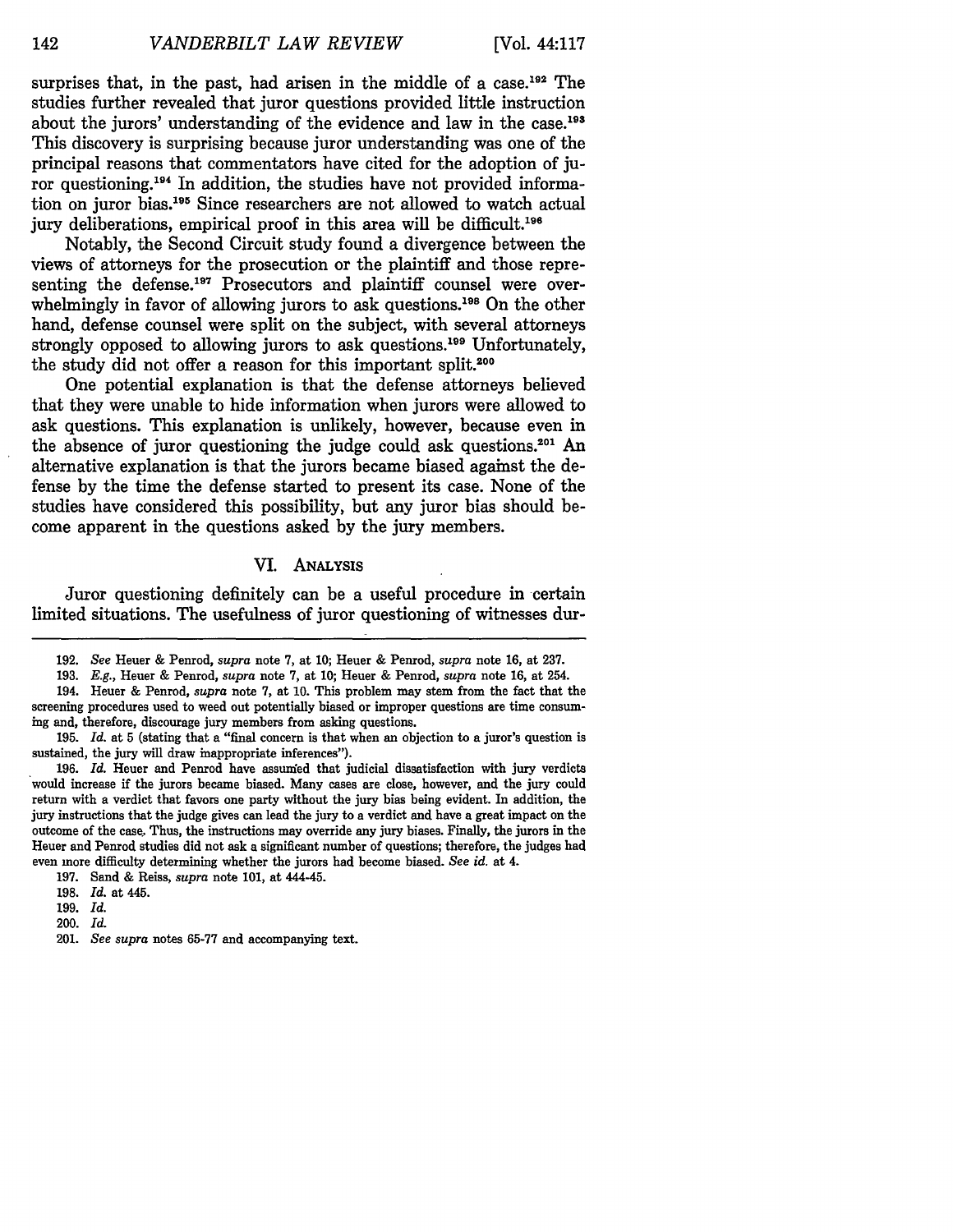ing trials, however, has been exaggerated. The proponents of the process have overlooked several important factors.

#### *A. Ineffectiveness of Remedial Instructions*

Proponents of jury questioning have made the fundamental assumption that a judge easily can rectify problems arising from an improper juror question with a remedial instruction. Unfortunately, a remedial instruction often fails to achieve its stated purpose.<sup>202</sup> Jurors have great difficulty ignoring a piece of information simply because a judge has instructed them to disregard it.

#### *B. Problems Arising from Either Failing to Object or Objecting to Juror Questions*

Another negative consequence of juror questioning is the added possibility that issues will be waived on appeal. If attorneys fall to object to questions, they risk forfeiting the ability to appeal an issue arising out of the line of questions posed by jurors.<sup>203</sup> Attorneys who fail to preserve issues on appeal drastically increase the possibility of a malpractice suit, and prosecutors jeopardize their jobs.

Although the malpractice suit filed by the disgruntled client may have no chance of succeeding, these nuisance suits remain costly because of the effect on the lawyer's malpractice insurance premiums, the lost billable time associated with defending oneself, and the cost of settling when the lawyer is not insured. An attorney's reputation is also in danger of being tarnished. This risk is likely to increase further if other states follow the Florida decision eliminating the "gag" rule, which had precluded disgruntled clients from publicly discussing their claims against their attorneys.<sup>204</sup>

Problems with failing to object are great, but the problems associated with objecting are equally significant. If lawyers do object to juror questions, they risk antagonizing the jury.<sup>205</sup> Proponents of juror questioning have argued that indirect screening of questions lessens the risk of antagonizing the jury.<sup>206</sup> This risk should not be underestimated

<sup>202.</sup> *See* DeBenedetto v. Goodyear Tire & Rubber Co., 754 F.2d 512, **516** (4th Cir. 1985).

<sup>203.</sup> *See supra* note **136** and accompanying text.

<sup>204.</sup> *See* Resnick, *Florida Gag Rule Is Abolished,* Nat'l L.J., Mar. **5,** 1990, at 3.

<sup>205.</sup> In United States v. Lewin, 900 F.2d 145, 147-48 (8th Cir. 1990), the Eighth Circuit noted that although juror questioning is not per se improper and is within the discretion of the trial court, *id.* at 147 (citing United States v. Land, **877** F.2d 17, 19 (8th Cir.), *cert. denied,* 110 S. Ct. 243 (1989)), it could not condone the practice of inviting juror questions, especially when the procedure utilized required jurors to pose questions aloud or required attorneys to object within the hearing of the jury. *Id.*

<sup>206.</sup> *See supra* notes 146-67 and accompanying text.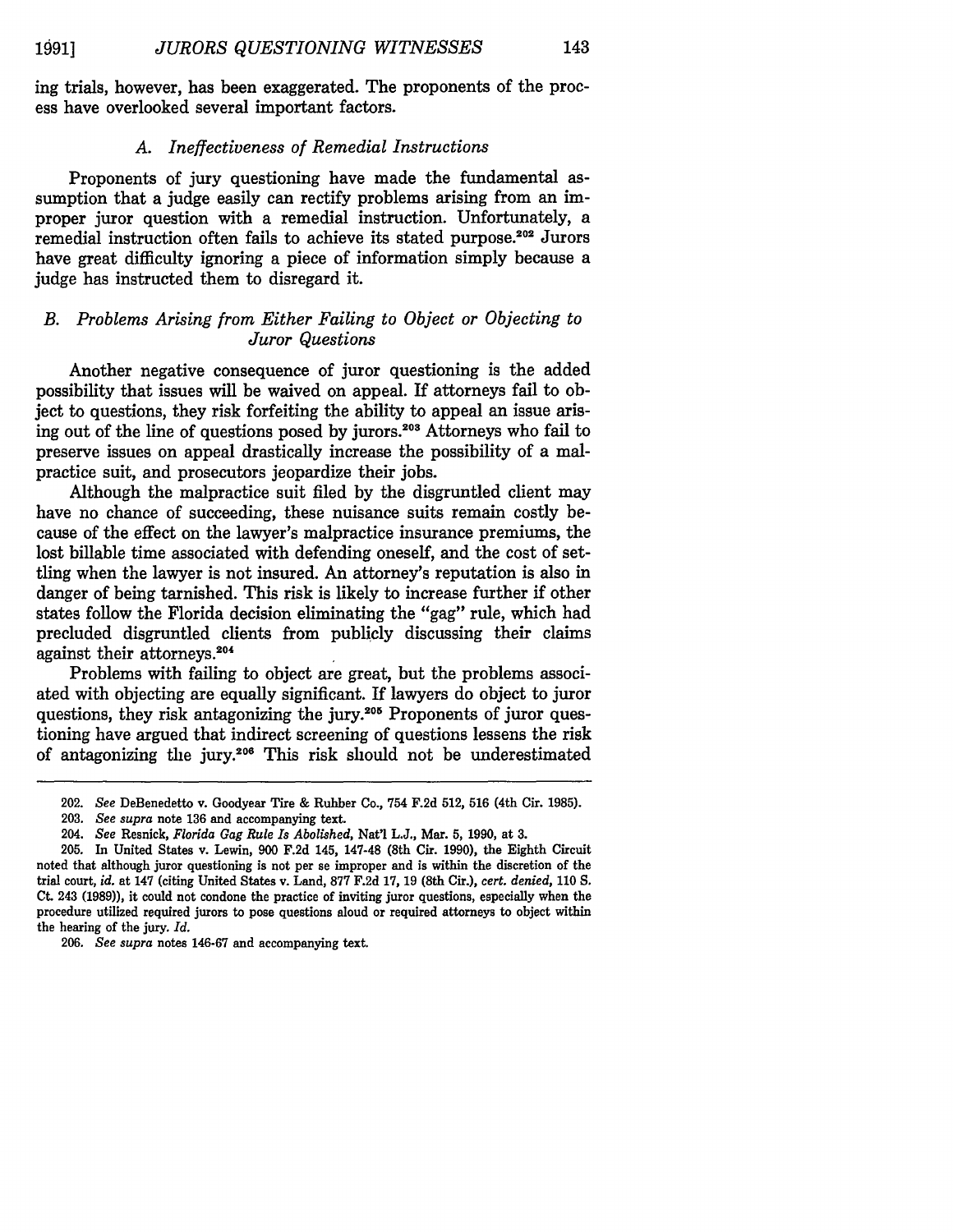since jurors should be able to discern who is objecting to their questions.<sup>207</sup> Objecting does not eliminate the possibility of malpractice actions. Attorneys may face malpractice suits for antagonizing the jury with too many objections.<sup>208</sup>

#### *C. Potential Abuse of the System*

Another suggested advantage of juror questioning is that the attorneys would benefit from knowing what issues the jury is considering and whether the jurors are confused about certain issues or areas of testimony.<sup>209</sup> While this reason is legitimate, the attorneys also can abuse the system.210 For example, even if the judge decides to prohibit a juror's question as a violation of a rule of evidence, the attorney still can reveal the prohibited information in the examination of another witness or in a closing statement. A clever attorney, therefore, can circumvent the judge's ruling and get the information to the jury.<sup>211</sup>

#### *D. Adverse Effects on Trial Efficiency*

Commentators also have argued that jury questioning will not add significant amounts of time to the trial process.<sup>212</sup> This proposition is true, however, only if the judge discourages jurors from asking large numbers of questions.<sup>213</sup> Yet, discouraging jurors from asking questions reduces or eliminates the advantages of the questioning process. This discouragement might explain why many of the lawyers and jurors who participated in the two Heuer and Penrod studies found the questioning procedure to be only marginally helpful.<sup>214</sup> If the process is only marginally helpful, it may not be worth the added risk of a reversal on

209. *See supra* notes 17-18 and accompanying text. Courts should allow the attorneys to ask a witness additional questions to clarify any issues that the juror questioning might have raised. *See* Note, *supra* note 65, at 705-06 & n.125 (noting that Federal Rule of Evidence 611(b) gives a judge discretion to allow redirect questioning).

210. *See* Informal Notes, *supra* note 135.

211. *Id.*

212. Heuer & Penrod, *supra* note 7, at 5; *see also* Heuer & Penrod, *supra* note 16, at 238, 254-55.

213. Heuer & Penrod, *supra* note 7, at 4.

214. In each of the Heuer and Penrod studies, the typical pretrial instruction reminded the jury that the questioning of witnesses is primarily the lawyers' responsibility and that they were encouraged strongly not to ask too many questions. *Id.*

**<sup>207.</sup>** *See* **J. FREDERICK, THE PSYCHOLOGY OF THE AMERICAN JURY (1987).** *See generally T.* **MAUET, FUNDAMENTALS OF TRIAL TECHNIQUES (1988).**

**<sup>208.</sup>** Federal Rule of Evidence **11** and many state courts allow a party to seek the recovery of attorney's fees stemming from the defense of a frivolous law suit. *See, e.g.,* Boone v. Superior Court, 145 Ariz. **235, 700 P.2d 1335 (1985);** Stevens v. Kiraly, 24 Ohio **App. 3d** 211, 494 **N.E.2d 1160** (Ct. **App. 1985);** Wilson v. Henkle, 45 Wash. **App. 162,** 724 **P.2d 1069** (Ct. **App. 1986).** *See generally* Annotation, *Attorney's Liability for Fees,* **56** A.L.R. 4th 486 **(1987).** The attorney still will not be compensated, however, for the lost billable time or a damaged reputation.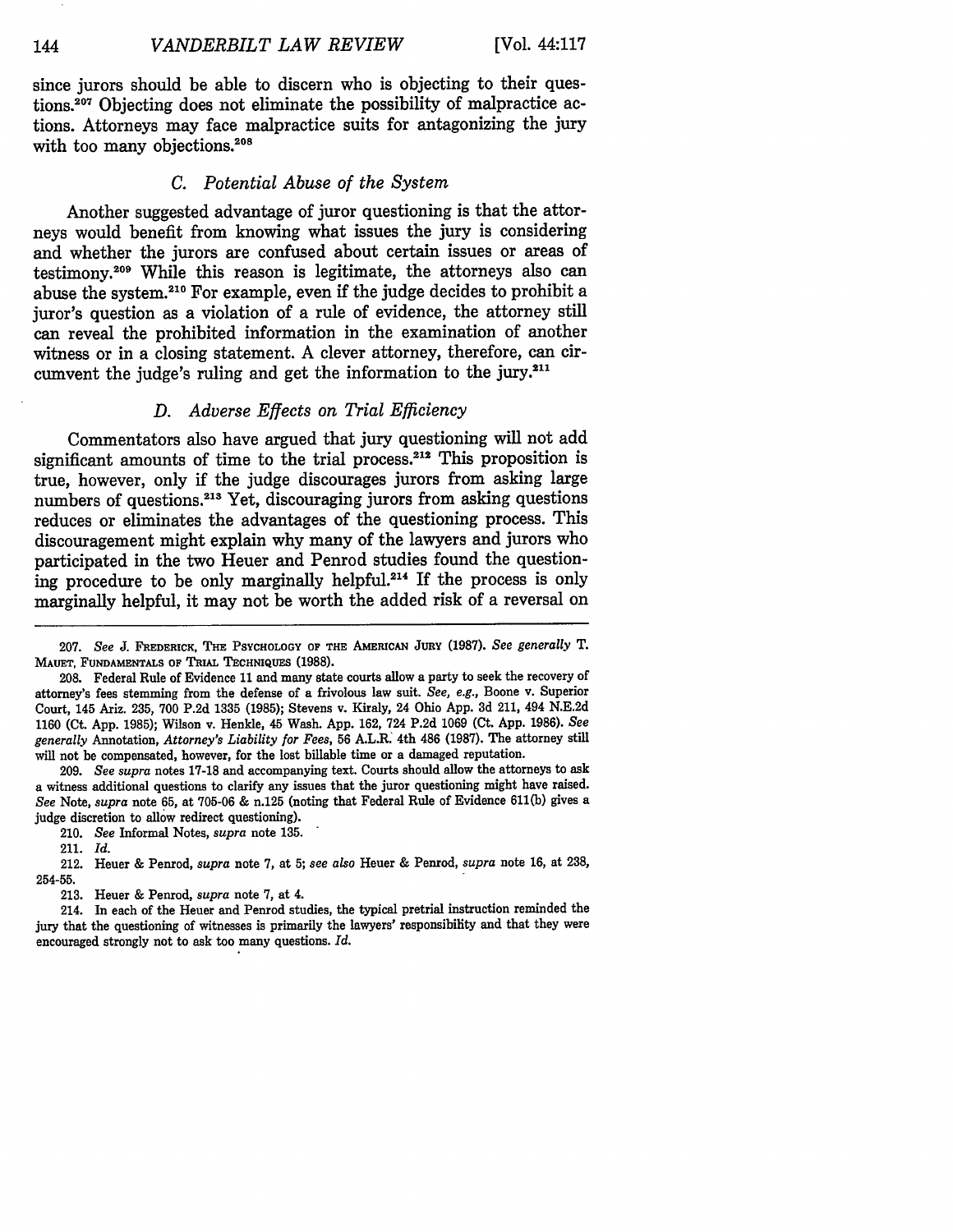appeal.

The obvious way to foster satisfaction with juror questioning is to make it easier for jurors to ask questions. Unfortunately, encouraging questions dramatically increases the risk that jurors will become too involved in the case and lose their sense of impartiality.<sup>215</sup> If the jury becomes partisan, the entire concept of trial **by** a fair and impartial jury is threatened, especially if a few jurors start to question witnesses in an attempt to deliberate with other jurors before the completion of  $testimony.<sup>216</sup>$ 

#### *E. Problems with Discouraging or Halting Juror Questions Mid-Way Through Trial*

If juror questioning becomes unwieldy or time consuming a judge may discourage or even halt juror questioning entirely, as in the Texaco-Penzoil case.<sup>217</sup> If juror questioning builds rapport between the lawyers and the members of the jury and if the questioning is halted after only the plaintiff has utilized the process, then the defense would be at a severe disadvantage. When a judge limits questioning, the jury might infer that the party who was being hurt by the questioning brought about the judge's decision, regardless of the reason for the judge's decision. Discouraging or halting juror questioning mid-way through the trial is potentially more dangerous to the right to an impartial jury than jury antagonism resulting from a lawyer's repeated objections to juror questions.

#### *F. Juror Questioning in Complex Litigation*

The proponents of juror questioning have argued that this process would be extremely valuable in complex litigation, particularly when the testimony describes complicated business practices that are difficult for a lay person to grasp.218 Several of the most famous business trials of the 1980s, including the Texaco-Penzoil battle over Getty Oil,219 the GAF insider trading case,<sup>220</sup> and a shareholder derivative suit arising out of the Continental Illinois bankruptcy, $2^{21}$  used juror questioning

<sup>215.</sup> *See* Heuer & Penrod, *supra* note 16, at 237.

<sup>216.</sup> *Id.*

<sup>217.</sup> The judge halted juror questioning in the Texaco-Penzoil case in the middle of the trial because the judge found that it was too time consuming and unwieldy. Steinbreder, *The \$10-Billion Misunderstanding,* **FORTUNE,** Dec. 23, 1985, at 6 (discussing the \$10 billion verdict in the Texaco-Penzoil case).

**<sup>218.</sup>** *See id.* at **6.**

**<sup>219.</sup>** *Id.*

<sup>220.</sup> Riley, *Case of the Uncharged Co-Conspirator,* N.Y. Newsday, Dec. **27, 1988,** at **33.**

<sup>221.</sup> Weiner, *Whose Fault: Continental Illinois or the Auditor?: As Civil Trial Enters Fourth Month, the Legal Bills-and Tensions-Begin to Mount,* AM. BANKER, May 18, 1987, at 2.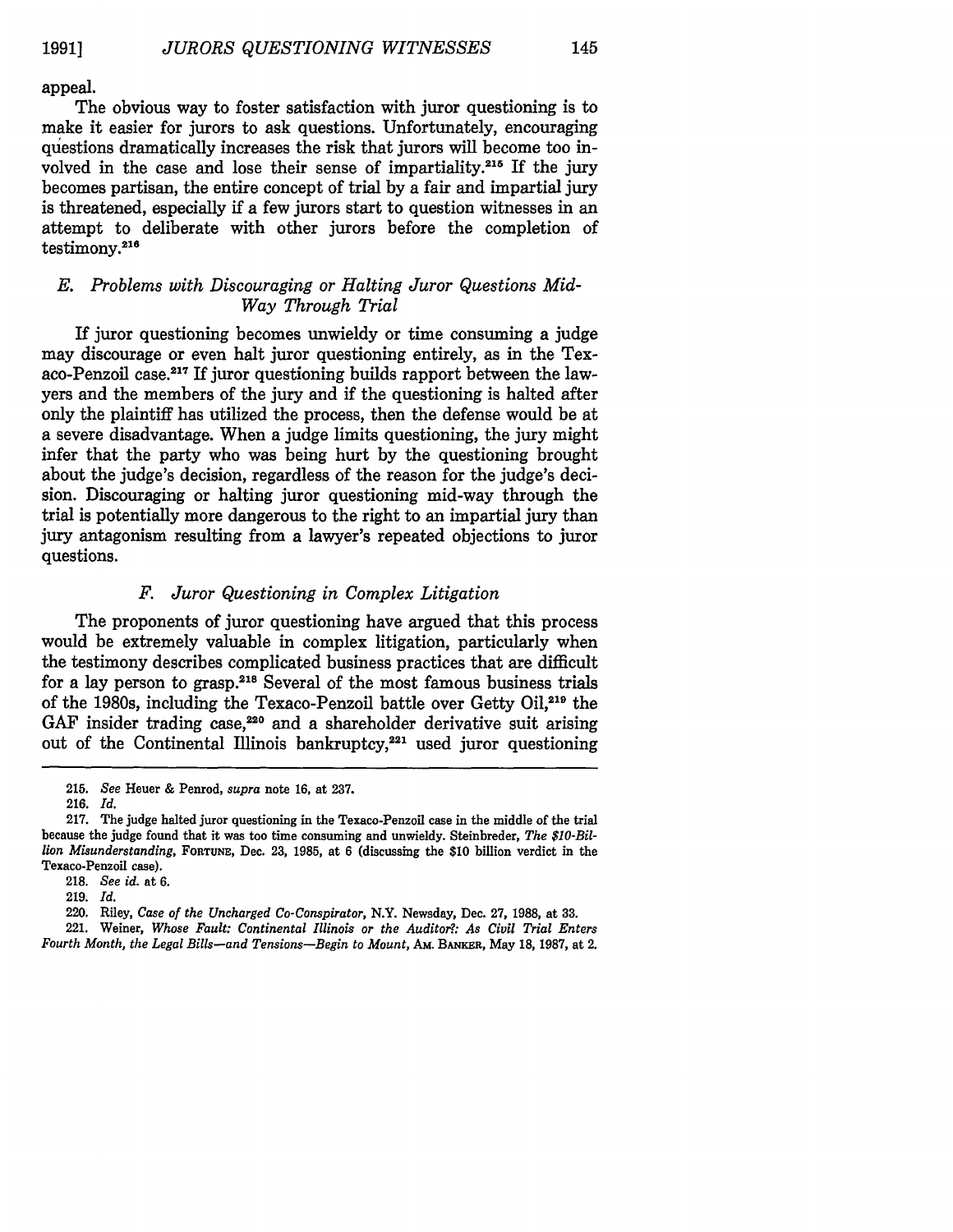during at least part of the trial.<sup>222</sup> Jury questioning in complex cases may not be the proper response, however. In fact, many of the participants in these cases questioned the utility of the procedure.<sup>223</sup>

Because of the complexity of these trials and the difficulty of the issues, few people would argue that a juror who does not understand a term used in expert testimony should be precluded from asking the witness to explain the term. In complex litigation jurors also are likely to have a large number of questions and to develop proprietary interests in these questions. As a result, they may lose the objectivity needed to reach a just verdict.<sup>224</sup>

Many of the problems with complex litigation can be avoided by using other less risky procedures instead of allowing jurors to ask more than definitional questions. The most obvious solution is for the parties to opt for a nonjury trial.<sup>225</sup> This option is not likely to occur, however, because if one side expresses a desire to avoid a jury trial, the opponent will request one for strategic purposes. Another option is to preinstruct the jury on the relevant points of law to be discussed in the case.<sup>226</sup> The preinstruction would guide the jury through the many hours of evidence during the course of the trial by helping the jury members identify the lines of testimony relevant to their deliberations.<sup>227</sup> At the end of the trial, the judge again would charge the jurors to refresh their memories and to provide further instruction on any additional information that had developed during the course of the trial.<sup>228</sup> Finally, the judge could aid the jury further during the course of the trial by periodically summarizing the information presented for the jury or allowing counsel to do so.

#### *G. Threats to Jury Impartiality*

The most compelling argument against juror questioning, however, is that the jury's role will be distorted regardless of the selected method and the utilization of elaborate screening mechanisms. The problem, as

146

**228.** *Id.*

<sup>222.</sup> *See supra* note 217.

**<sup>223.</sup>** For instance, the first judge in the Texaco-Penzoil case abandoned the practice during the trial because he felt that the delays associated with the questioning process outweighed any utility that it might have. Steinbreder, *supra* note **217,** at **6.**

<sup>224.</sup> *See generally* Note, *supra* note **65,** at **706.** When these concerns are combined with the fact that attorneys attempt to select jurors who are biased in their favor, a major problem exists.

**<sup>225.</sup>** Moreover, it probably would be unconstitutional for Congress to mandate nonjury trials merely because the litigation is complex. *See* **U.S.** CONsT. amends. **VI** and **VII.** Informal surveys of judges have indicated that judges encounter cases too complex for a jury at least once during their careers on the bench. *See* Goodman, Greene & Loftus, *What Confuses Jurors in Complex Cases,* **TRIuL,** Nov. **1985,** at **65.**

**<sup>226.</sup>** *See* Sand **&** Reiss, *supra* note **101,** at 437-42.

**<sup>227.</sup>** *Id.*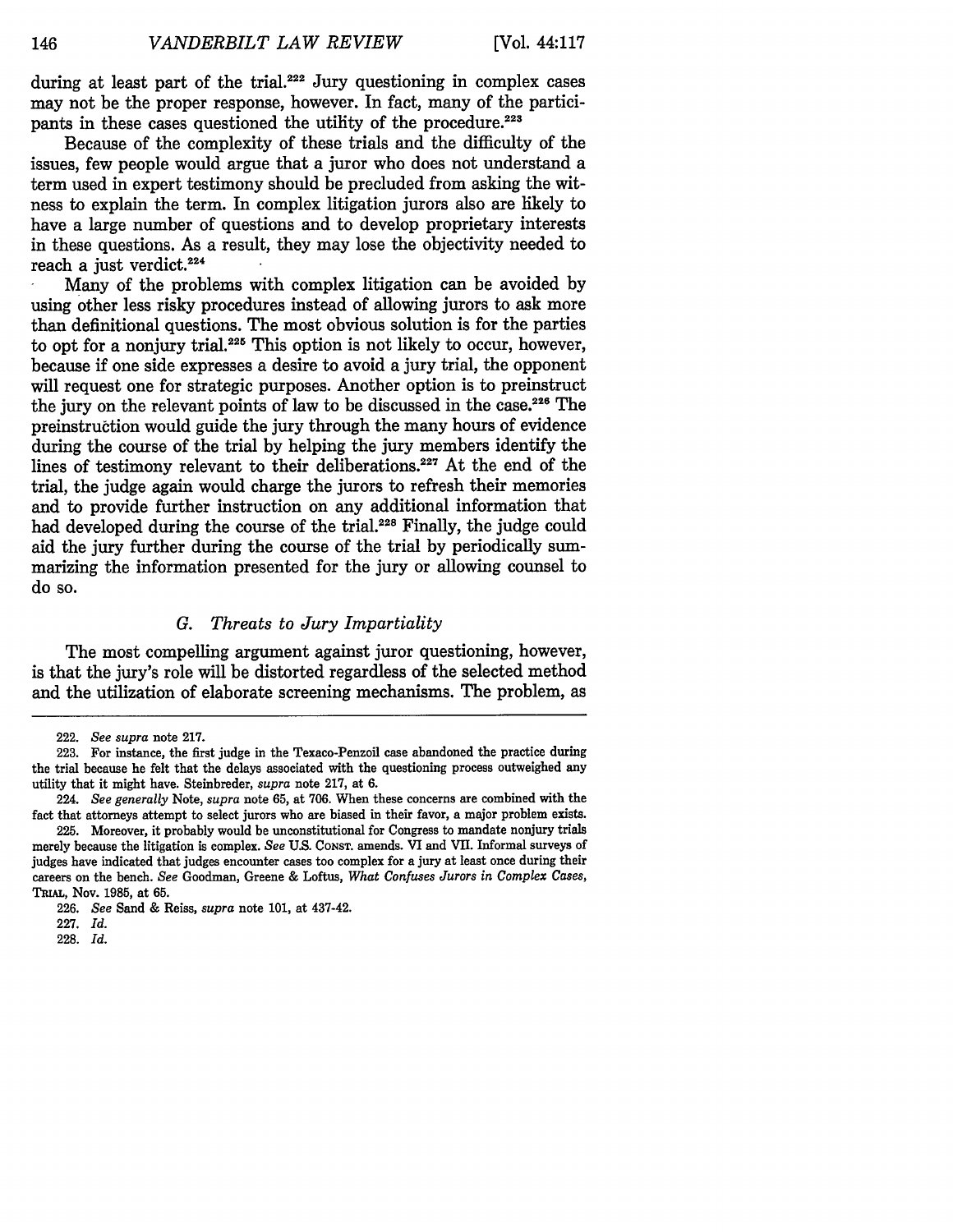noted in a concurring opinion in *United States v. Johnson,229* is that the jury is intended to be a neutral fact finder in the adversary process. This neutrality is naturally at risk whenever the jury is afforded an opportunity to ask questions that move beyond basic elements of a witness's testimony.<sup>230</sup> Cases in which other members of the jury hear the questions that the judge refuses to ask are especially problematic because both the juror who raised the question and the other members of the jury may retain the opinion generated by the question. $231$  Chief Judge Donald Lay and Judge Theodore McMillian argued in *Johnson* that even an innocent response to a question that appears to be innocuous can influence a juror's appraisal of the credibility of the witness and the parties to the case.<sup>232</sup> Although this viewpoint may be extreme, it is fundamentally sound especially when the ultimate fact finder in the case has chosen sides prematurely. Biased jurors might not be receptive to further suggestions of a different outcome of the case. As Judges Lay and McMillian noted, nothing can assure that the jury will remain open-minded, but neutrality is fostered when jurors are kept out of the advocacy process.233

#### VII. **CONCLUSION**

Recent discussions among legal scholars about juror questioning of witnesses have generated a significant amount of favorable press for the procedure. Many of the commentators who have written on the subject, however, have exaggerated the importance and effectiveness of juror questioning. Admittedly, two-way communication is more effective than one-way communication, and jurors probably should be able to ask questions about the basic elements of a witness's testimony. Once the questioning extends beyond the simple clarification of a definition or a piece of testimony, however, the risks of prejudicing the jury and unreasonably delaying the trial increase drastically. In fact, the constitutional guarantee of a fair and impartial jury may be jeopardized. In the end, the risks outweigh the utility of the questioning procedure, and thus the experiment of juror questioning should cease.

*Jeffrey S. Berkowitz*

- 232. *Johnson,* 892 F.2d at 713 (Lay, C.J., joined by McMillian, J., concurring).
- 233. *Id.* (Lay, C.J., joined by McMillian, *J.,* concurring).

<sup>229. 892</sup> F.2d 707, 713 (8th Cir. 1989) (Lay, C.J., joined by McMillian, J., concurring).

<sup>230.</sup> *Id.* (Lay, **C.J.,** joined by McMillian, **J.,** concurring).

<sup>231.</sup> *See* United States v. Land, 877 F.2d 17, 19 (8th Cir.), *cert. denied,* 110 S. Ct. 243 (1989).